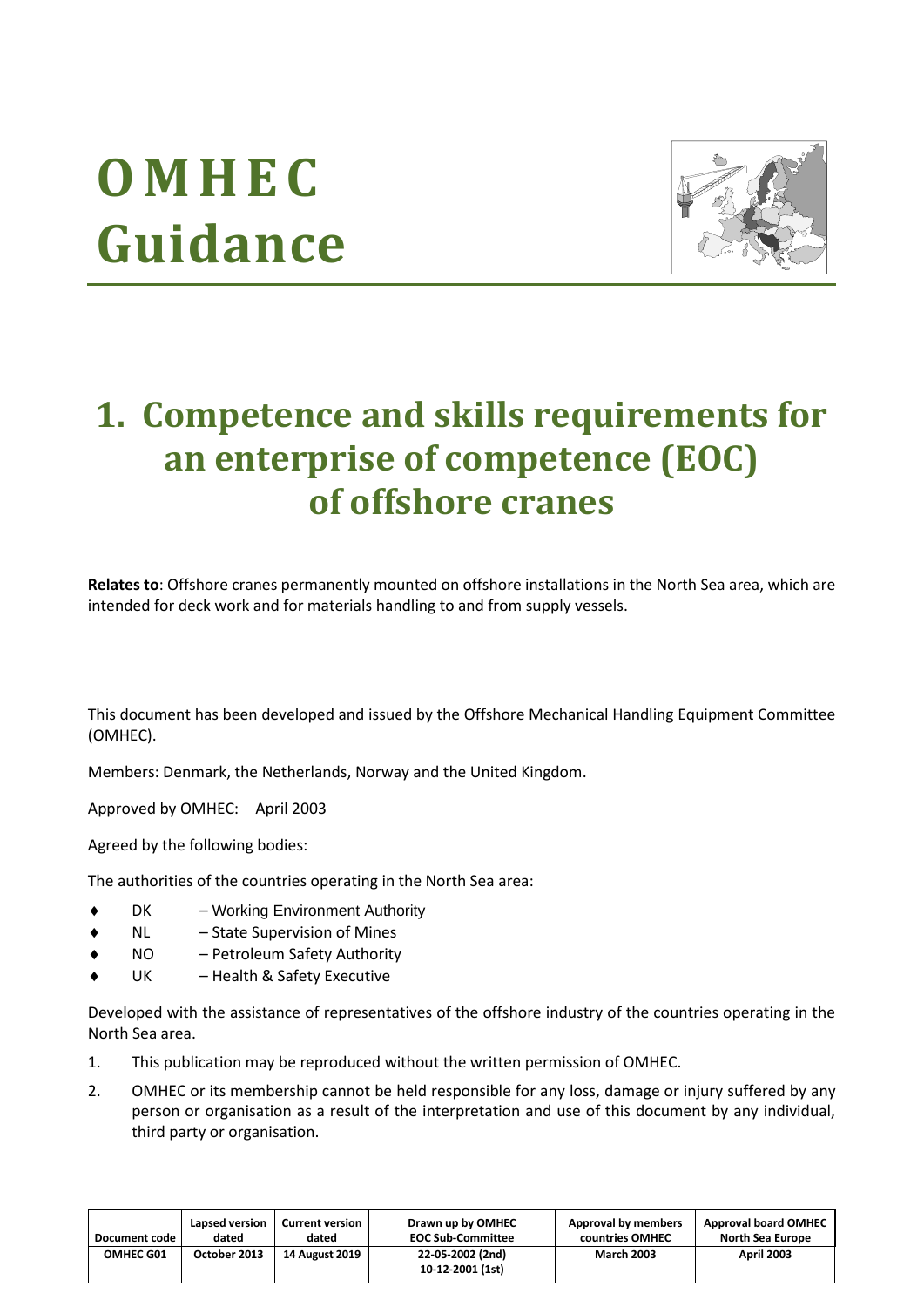| 1. Competence and skills requirements for an enterprise of competence (EOC) of | <b>OMHEC</b>                       |  |
|--------------------------------------------------------------------------------|------------------------------------|--|
| offshore cranes                                                                | Lifting of Personnel Sub-Committee |  |
| North Sea/Europe                                                               |                                    |  |

| <b>Revision</b> | Reason                          | Date            |
|-----------------|---------------------------------|-----------------|
| Rev. 1          | Reformatting                    | 22 October 2013 |
| Rev. 2          | Updated references to standards | 13 October 2015 |
| Rev. 3          | Updated references to standards | 14 August 2019  |
|                 |                                 |                 |

| Document code    | Lapsed version | <b>Current version</b> | Drawn up by OMHEC                    | Approval by members | <b>Approval board OMHEC</b> |
|------------------|----------------|------------------------|--------------------------------------|---------------------|-----------------------------|
|                  | dated          | dated                  | <b>EOC Sub-Committee</b>             | countries OMHEC     | North Sea Europe            |
| <b>OMHEC G01</b> | October 2013   | <b>14 August 2019</b>  | 22-05-2002 (2nd)<br>10-12-2001 (1st) | <b>March 2003</b>   | <b>April 2003</b>           |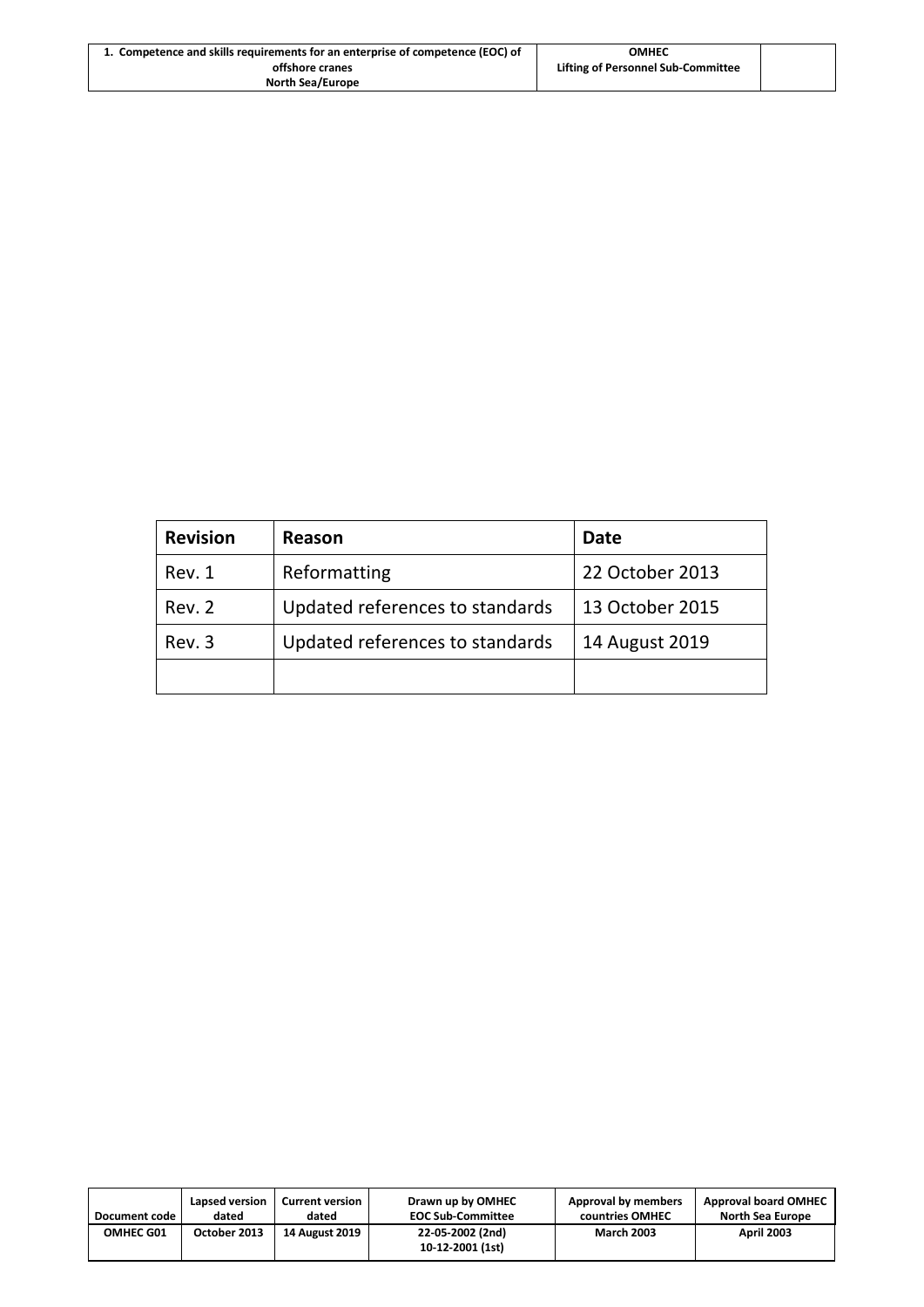| 1. Competence and skills requirements for an enterprise of competence (EOC) of | <b>OMHEC</b>                    | <b>Contents</b> |
|--------------------------------------------------------------------------------|---------------------------------|-----------------|
| offshore cranes                                                                | Sub-Committee for               |                 |
| North-Sea/Europe                                                               | <b>Enterprise of Competence</b> |                 |

## **Contents**

| $\mathbf{1}$            |     |  |
|-------------------------|-----|--|
|                         | 1.1 |  |
|                         | 1.2 |  |
|                         | 1.3 |  |
| $\overline{2}$          |     |  |
| $\mathbf{3}$            |     |  |
|                         | 3.1 |  |
| 4                       |     |  |
| 5.                      |     |  |
| 6                       |     |  |
|                         | 6.1 |  |
|                         | 6.2 |  |
| $\overline{\mathbf{z}}$ |     |  |

| Document code    | Lapsed version | <b>Current version</b> | Drawn up by OMHEC                    | Approval by members | <b>Approval board OMHEC</b> |
|------------------|----------------|------------------------|--------------------------------------|---------------------|-----------------------------|
|                  | dated          | dated                  | <b>EOC Sub-Committee</b>             | countries OMHEC     | North Sea Europe            |
| <b>OMHEC G01</b> | October 2013   | <b>14 August 2019</b>  | 22-05-2002 (2nd)<br>10-12-2001 (1st) | <b>March 2003</b>   | <b>April 2003</b>           |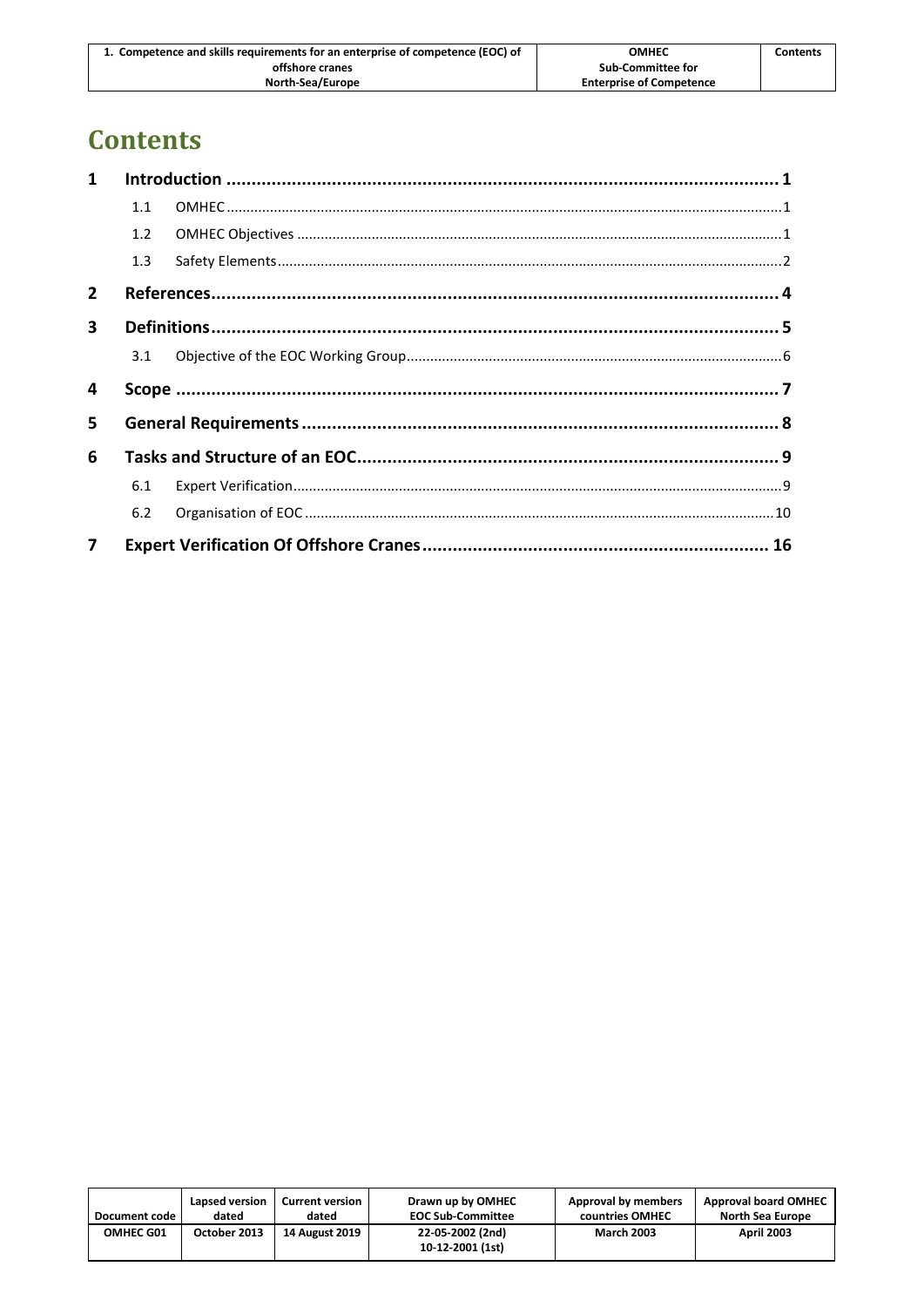## <span id="page-3-1"></span><span id="page-3-0"></span>**1 INTRODUCTION**

## **1.1 OMHEC**

The Offshore Mechanical Handling Equipment Committee (OMHEC) comprises members from the United Kingdom, Norway, Denmark and the Netherlands, all of whom are involved with the safety of lifting and hoisting equipment and lifting and hoisting operations offshore.

OMHEC is also adviser for the North Sea Offshore Authorities Forum (NSOAF) in matters related to lifting and hoisting offshore, formally stated in an agreement between the two parties and signed in the spring of 2014.

Members represent regulatory authorities, such as from the Danish Energy Agency, the Netherlands State Supervision of Mines, the Petroleum Safety Authority Norway and the UK Health and Safety Executive. OMHEC also includes e.g. industry organisations, independent verifications bodies, classification societies and other relevant organisations.

OMHEC wishes to express its concern with respect to the safety aspects of lifting and hoisting equipment and lifting and hoisting operations offshore.

The potential dangers that arise from the use of lifting and hoisting equipment necessitate the highest standards of safety being applied.

## <span id="page-3-2"></span>**1.2 OMHEC Objectives**

OMHEC shall contribute to improved safety in offshore mechanical handling, lifting and hoisting operations and be an arena for work, which will achieve good harmonised practices for these operations. In this respect the exchange of knowledge and understanding of causation and practical prevention of accidents and incidents plays an important part in the committee's work.

OMHEC has, and will continue to, establish work groups comprising across the board representation from all of the participating countries in order to develop documents that will constitute advisory guidance and good practice relating to lifting and hoisting equipment and their operation.

OMHEC shall also be a centre for information exchange and discussions related to legislative policy, guidance and procedures and other issues associated with offshore lifting and hoisting equipment and their operations on fixed as well as mobile offshore units.

OMHEC shall give advice to the North Sea Offshore Authorities Forum (NSOAF) on issues related to safety in lifting and hoisting equipment and their operations, both on their request, as well as being an independent organisation on its own.

The regulatory authorities mentioned above will accept OMHEC's guidance as being good industry practice.

OMHEC's focus in this document is to create advice on the question of the competency of the personnel and organisation forming an Enterprise of Competence (EOC) as defined in Section 3.

| Document code | Lapsed version | <b>Current version</b> | Drawn up by OMHEC                    | Approval by members | <b>Approval board OMHEC</b> |
|---------------|----------------|------------------------|--------------------------------------|---------------------|-----------------------------|
|               | dated          | dated                  | <b>EOC Sub-Committee</b>             | countries OMHEC     | North Sea Europe            |
| OMHEC G01     | October 2013   | <b>14 August 2019</b>  | 22-05-2002 (2nd)<br>10-12-2001 (1st) | <b>March 2003</b>   | <b>April 2003</b>           |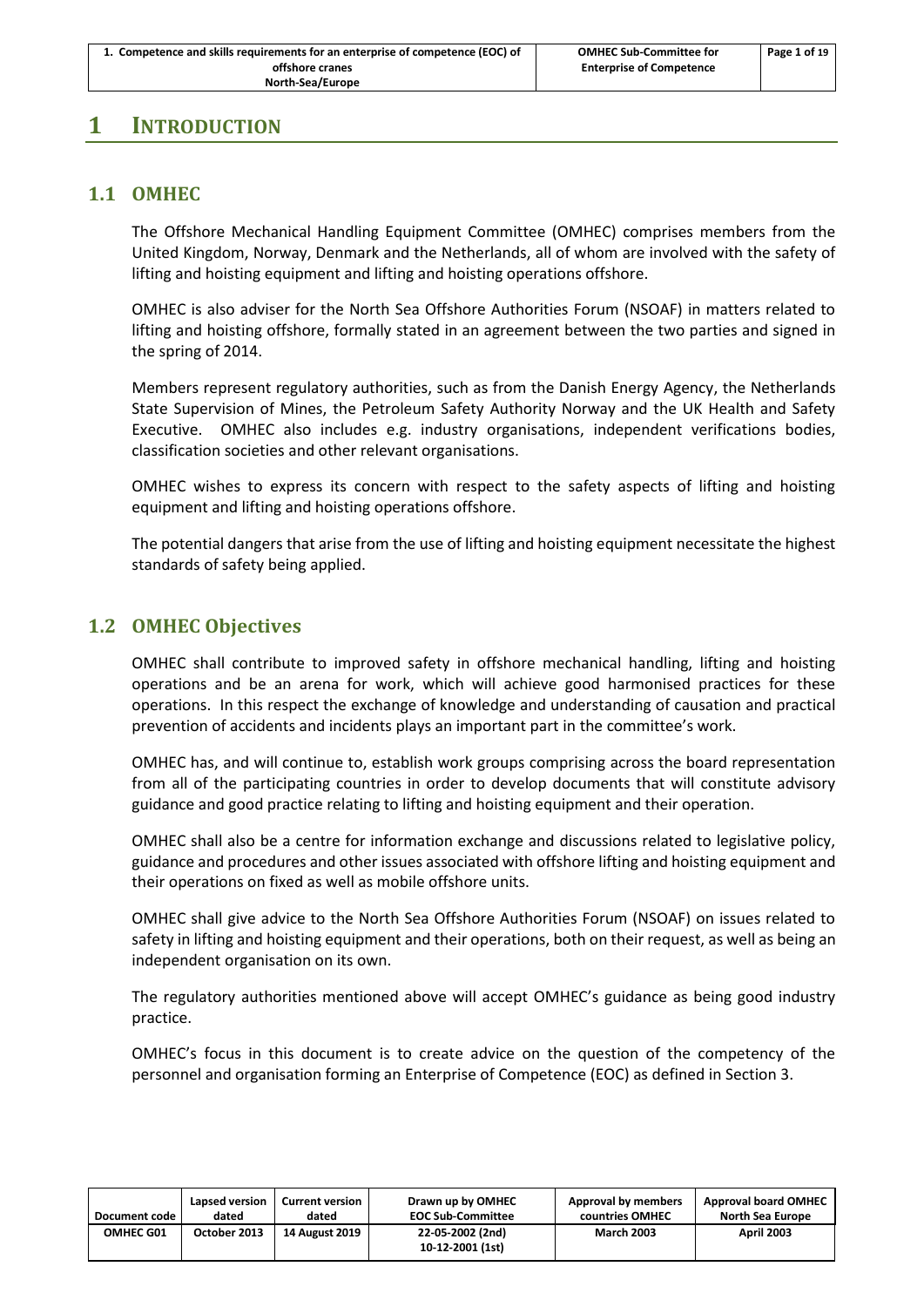## <span id="page-4-0"></span>**1.3 Safety Elements**

## **1.3.1 Background**

It is recognised that the term 'competent person' or 'competent identity' covers many areas in the field of design, manufacture, operation etc. and that it would be unrealistic for any one person to fulfil the necessary elements of competency for every role in the field of lifting and handling equipment and its operations. Some of the particular areas where the competent person will be involved will be tabled below, although it should be noted that this list is by no means exhaustive.

#### **1.3.2 Design**

The quality of the design of offshore cranes provides the basis for safe operations. It is essential that personnel responsible for design and manufacture take into account the intended operational aspects of offshore cranes and also the environment in which the offshore crane is to be used.

Organisations and personnel involved in this area must also have at their disposal the necessary knowledge of all the aspects involved in the good and safe design of offshore cranes. This should include static and dynamic design calculations as well as human engineering and, where applicable, ergonomic factors.

The design should take into account the requirement for ease of maintenance, inspection and expert verification during the operation phase.

If part of the intended operation of the offshore crane is lifting personnel higher than three metres then the offshore crane shall be specially designed for this operational mode. In this case the offshore crane shall be regarded as a safety critical machine. In this instance a notified independent inspection body shall perform the design verification and fabrication survey. Technical requirements as given in EN 13852-1 regarding lifting of personnel shall apply.

Risk assessment should be used during design to avoid failures due to known failure modes and form the basis for risk-based maintenance and risk-based inspection. The failure mode analysis should also take into account factors that may be present during the unintended use of offshore cranes.

#### **1.3.3 Manufacturing**

Manufacturers of offshore cranes shall have in effect a quality assurance system according to a recognised standard, i.e. EN-ISO 9001, so that organisations that purchase and operate offshore cranes can be assured that necessary quality is achieved.

All functions should, as far as reasonably practicable, be tested and verified as being fit for purpose by the manufacturer/supplier at his premises before the offshore crane is shipped to and mounted in its final destination.

| Document code | Lapsed version | <b>Current version</b> | Drawn up by OMHEC                    | Approval by members | <b>Approval board OMHEC</b> |
|---------------|----------------|------------------------|--------------------------------------|---------------------|-----------------------------|
|               | dated          | dated                  | <b>EOC Sub-Committee</b>             | countries OMHEC     | <b>North Sea Europe</b>     |
| OMHEC G01     | October 2013   | <b>14 August 2019</b>  | 22-05-2002 (2nd)<br>10-12-2001 (1st) | <b>March 2003</b>   | <b>April 2003</b>           |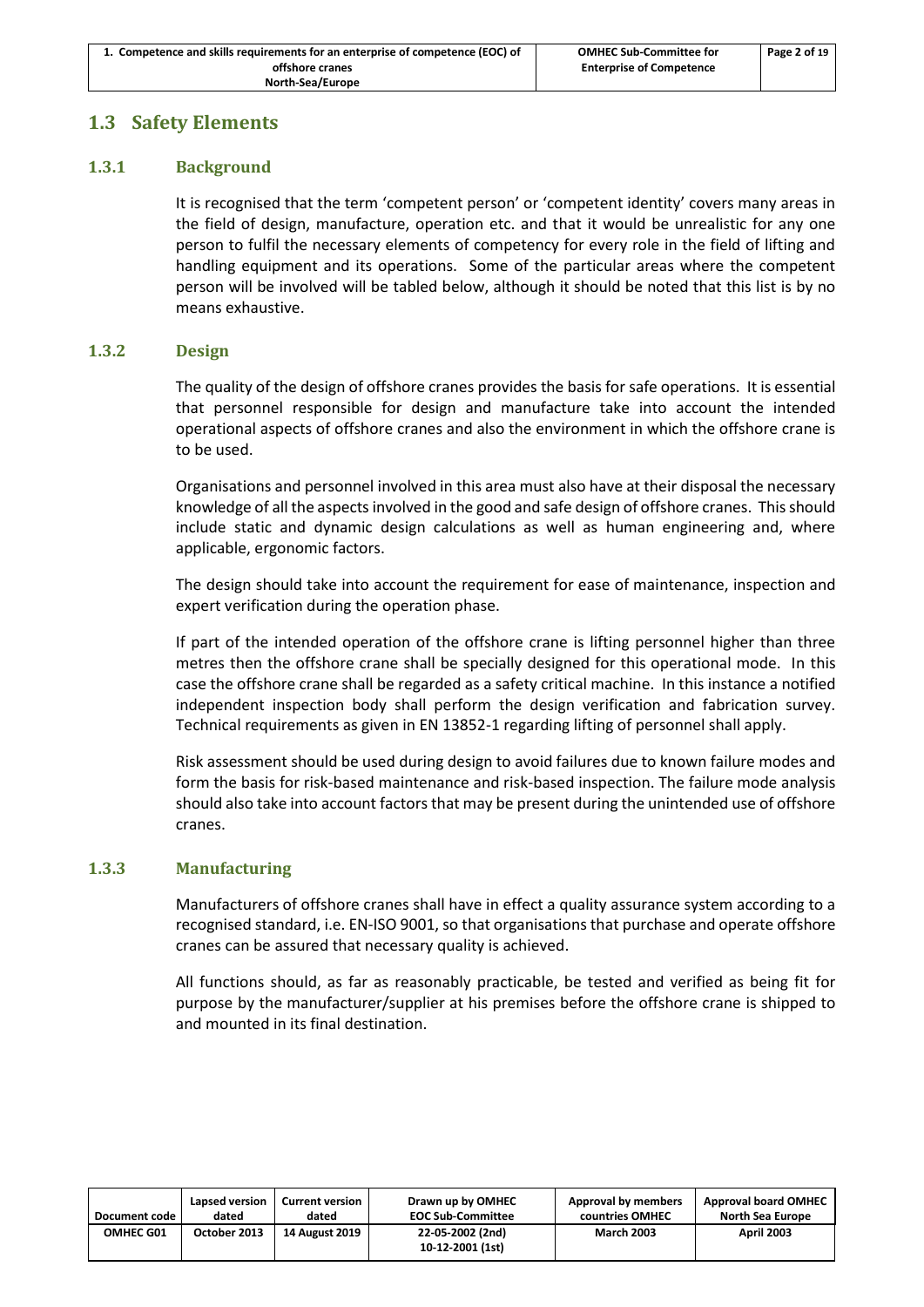| 1. Competence and skills requirements for an enterprise of competence (EOC) of | <b>OMHEC Sub-Committee for</b>  | Page 3 of 19 |
|--------------------------------------------------------------------------------|---------------------------------|--------------|
| offshore cranes                                                                | <b>Enterprise of Competence</b> |              |
| North-Sea/Europe                                                               |                                 |              |

#### **1.3.4 Operation**

All personnel involved with lifting operations shall have the necessary training skills and experience in such operations. The EOC or entity should regularly (during annual control) assess such skills utilising international recognised standards and codes of practice for safe use. The offshore crane itself shall always be operated within the limits specified by the manufacturer/supplier.

#### **1.3.5 Maintenance**

Maintenance and inspection shall be carried out in accordance with a plan prepared on the background of e.g. information from the manufacturer, the use of the equipment, the environment at the worksite and a risk (RCM/RBM/RBI) analysis.

#### **1.3.6 Expert Verification**

An EOC shall verify that the offshore crane has been installed, tested and examined as satisfactory, and issue a certificate to this effect before it is put into operation.

Whenever the offshore crane has been modified, re-sited or subjected to a major repair, the EOC shall verify that the equipment is fit for use and in accordance with applicable regulations and applied standards.

The owner of the offshore crane should, by control of documentation issued by a recognised organisation or certifying or accreditation body, ensure that the EOC has sufficient competence (theoretical knowledge and practical experience) to understand the design, calculations and operation of offshore cranes and to carry out the necessary examinations and tests.

| Document code    | Lapsed version | <b>Current version</b> | Drawn up by OMHEC                    | Approval by members | <b>Approval board OMHEC</b> |
|------------------|----------------|------------------------|--------------------------------------|---------------------|-----------------------------|
|                  | dated          | dated                  | <b>EOC Sub-Committee</b>             | countries OMHEC     | North Sea Europe            |
| <b>OMHEC G01</b> | October 2013   | 14 August 2019         | 22-05-2002 (2nd)<br>10-12-2001 (1st) | <b>March 2003</b>   | <b>April 2003</b>           |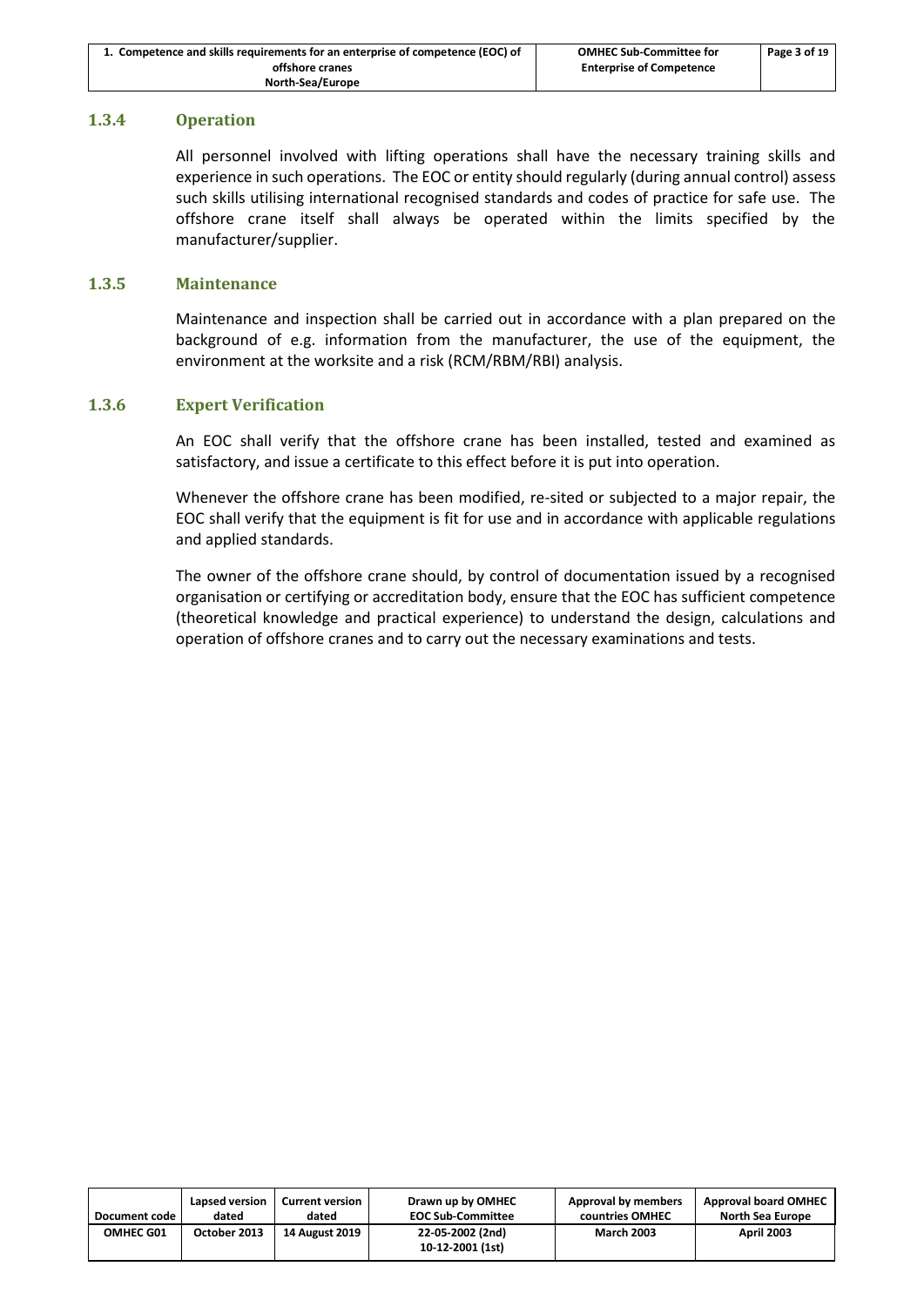| 1. Competence and skills requirements for an enterprise of competence (EOC) of | <b>OMHEC Sub-Committee for</b>  | Page 4 of 19 |
|--------------------------------------------------------------------------------|---------------------------------|--------------|
| offshore cranes                                                                | <b>Enterprise of Competence</b> |              |
| North-Sea/Europe                                                               |                                 |              |

## <span id="page-6-0"></span>**2 REFERENCES**

The following references include provisions, which, through reference in this text, constitute provisions of this OMHEC standard. Latest issue of the references shall be used unless otherwise agreed. Other recognised standards may be used provided it can be shown that they meet or exceed the requirements of the regulations and standards referenced below.

- EN ISO/IEC 17020:2012 General criteria for the operation of various types of bodies performing inspection
- EN 13852-1:2013 Cranes-Offshore cranes. Part1: General purpose offshore cranes
- ISO 9927:2013 Inspection, cranes. Part 1 General
- HSE SI 2307 Lifting operations and lifting equipment regulations
- HSE SI 2306 Provisions and Use of Work Equipment regulations (PUWER)
- H&S Commission Safe use of lifting equipment Approved code of practice
- BS 7121:2016 Safe use of cranes part 11: Offshore cranes
- HSG 221 Technical Guidance on the safe Use of Lifting Equipment Offshore
- NPD Regulations related to petroleum activity on the Norwegian Continental Shelf
- ◆ NORSOK R003: 2017 Lifting equipment operation
- Danish Energy Agency Regulations related to Petroleum Activities on the Danish Continental Shelf

| Document code    | Lapsed version | <b>Current version</b> | Drawn up by OMHEC                    | Approval by members | <b>Approval board OMHEC</b> |
|------------------|----------------|------------------------|--------------------------------------|---------------------|-----------------------------|
|                  | dated          | dated                  | <b>EOC Sub-Committee</b>             | countries OMHEC     | North Sea Europe            |
| <b>OMHEC G01</b> | October 2013   | 14 August 2019         | 22-05-2002 (2nd)<br>10-12-2001 (1st) | <b>March 2003</b>   | <b>April 2003</b>           |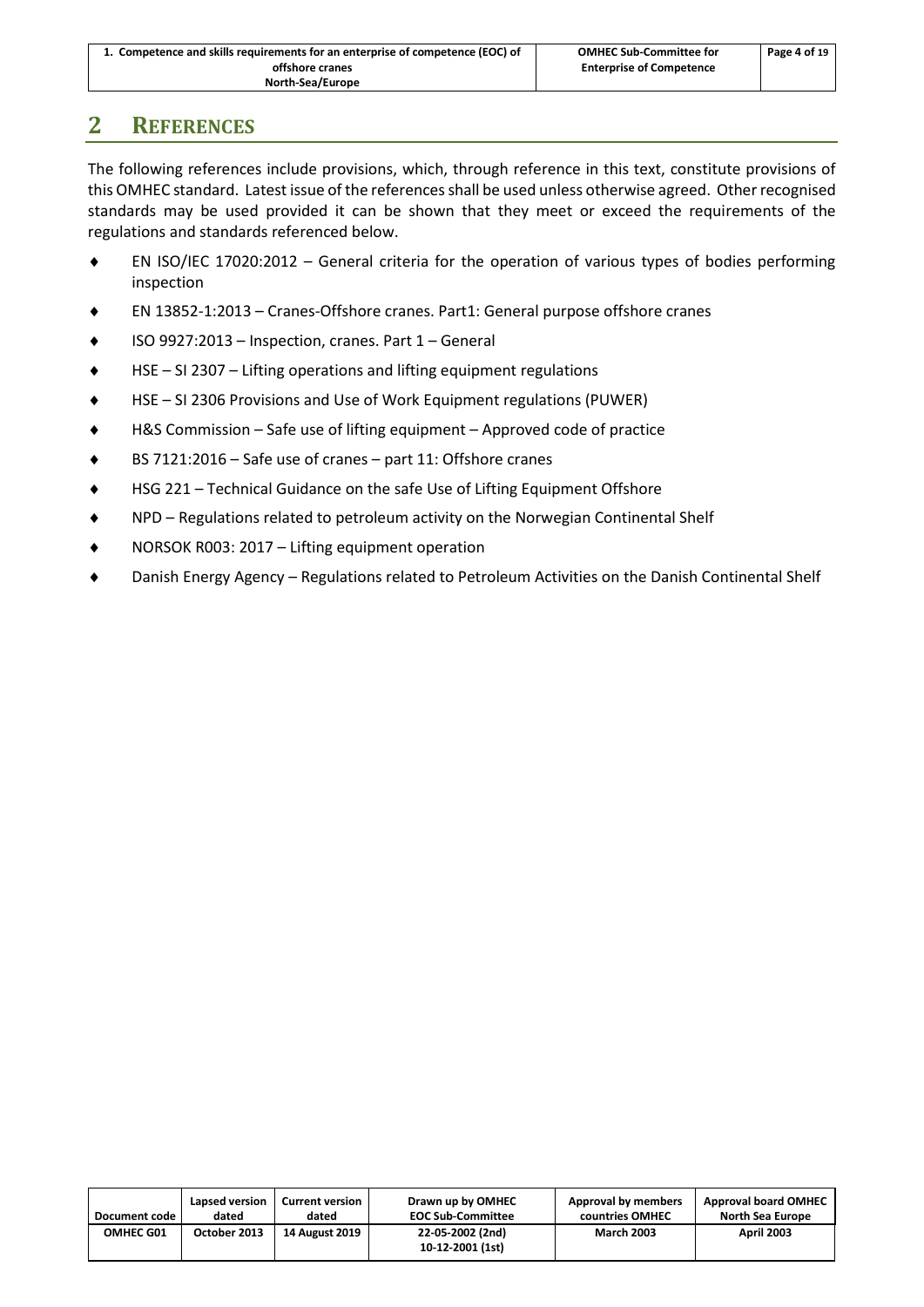| 1. Competence and skills requirements for an enterprise of competence (EOC) of | <b>OMHEC Sub-Committee for</b>  | Page 5 of 19 |
|--------------------------------------------------------------------------------|---------------------------------|--------------|
| offshore cranes                                                                | <b>Enterprise of Competence</b> |              |
| North-Sea/Europe                                                               |                                 |              |

## <span id="page-7-0"></span>**3 DEFINITIONS**

| <b>Checking</b>                          | A visual and functional assessment (not a test) of the condition of the crane<br>without dismantling                                                                                                                                                                                                             |
|------------------------------------------|------------------------------------------------------------------------------------------------------------------------------------------------------------------------------------------------------------------------------------------------------------------------------------------------------------------|
| <b>Competent checker</b>                 | A person in an enterprise of competence who has sufficient theoretical<br>knowledge, practical experience and understanding of the lifting equipment<br>required to carry out the function satisfactorily                                                                                                        |
| <b>Enterprise of</b><br>competence (EOC) | An enterprise of competence consists of personnel who have sufficient<br>theoretical knowledge and practical experience to: understand lifting<br>equipment design and function; to perform necessary calculations,<br>examinations and testing as required and to issue all relevant regulatory<br>certificates |
| <b>Examination</b>                       | Verification that the crane can safely continue in service including a functional<br>test of all safety devices i.e. limiting, indicating equipment, brakes, clutches etc.<br>to verify that they operate within the required tolerances. An examination is<br>more thorough than an inspection                  |
| <b>Expert verification</b>               | An examination and testing by an enterprise of competence in order to assess<br>whether lifting equipment is in compliance with the requirements of the<br>regulations and is assembled and maintained in a fully satisfactory manner                                                                            |
| <b>FMEA</b>                              | Failure mode effect analysis                                                                                                                                                                                                                                                                                     |
| <b>Inspection</b>                        | Looking at the crane for defects and checking the operation of the controls,<br>limiting and indicating devices without loading the crane. This is much more<br>than a casual glance but does not normally require any part of the crane to be<br>dismantled                                                     |
| <b>Lifting appliance</b>                 | Machine or appliance used for the purpose of lifting goods and materials, or in<br>special cases, personnel                                                                                                                                                                                                      |
| <b>Lifting equipment</b>                 | A common expression for lifting appliances, lifting gear and lifting attachments<br>used together or separately                                                                                                                                                                                                  |
| <b>Lifting gear</b>                      | Chain, shackles, rings, hooks, swivels, drum fasteners, steel plate clips, blocks,<br>loading pallets and chain, wire or rope slings etc., which do not form parts of<br>the permanent arrangement to the lifting appliance                                                                                      |
| <b>Offshore crane</b>                    | Slewing crane permanently mounted on an offshore installation, primarily<br>intended for materials handling to and from supply vessels                                                                                                                                                                           |
| <b>Periodical control</b>                | A control carried out at fixed intervals by an enterprise of competence using a<br>competent person or on his behalf by a competent checker to perform the work                                                                                                                                                  |
| <b>RBI</b>                               | Risk based inspection                                                                                                                                                                                                                                                                                            |
| <b>RBM</b>                               | Risk based maintenance                                                                                                                                                                                                                                                                                           |
| <b>RCM</b>                               | Reliability centred maintenance                                                                                                                                                                                                                                                                                  |
| <b>Sufficient competence</b>             | A sufficient and verified practical and theoretical knowledge involved in the<br>enterprise of competence relating to expert verification and control of offshore<br>cranes                                                                                                                                      |
| <b>Test</b>                              | The application, in a manner specified, of a test load or loads on the actual<br>lifting equipment and, if fixed, its fixing                                                                                                                                                                                     |

| Document code | Lapsed version | <b>Current version</b> | Drawn up by OMHEC                    | Approval by members | <b>Approval board OMHEC</b> |
|---------------|----------------|------------------------|--------------------------------------|---------------------|-----------------------------|
|               | dated          | dated                  | <b>EOC Sub-Committee</b>             | countries OMHEC     | <b>North Sea Europe</b>     |
| OMHEC G01     | October 2013   | 14 August 2019         | 22-05-2002 (2nd)<br>10-12-2001 (1st) | <b>March 2003</b>   | <b>April 2003</b>           |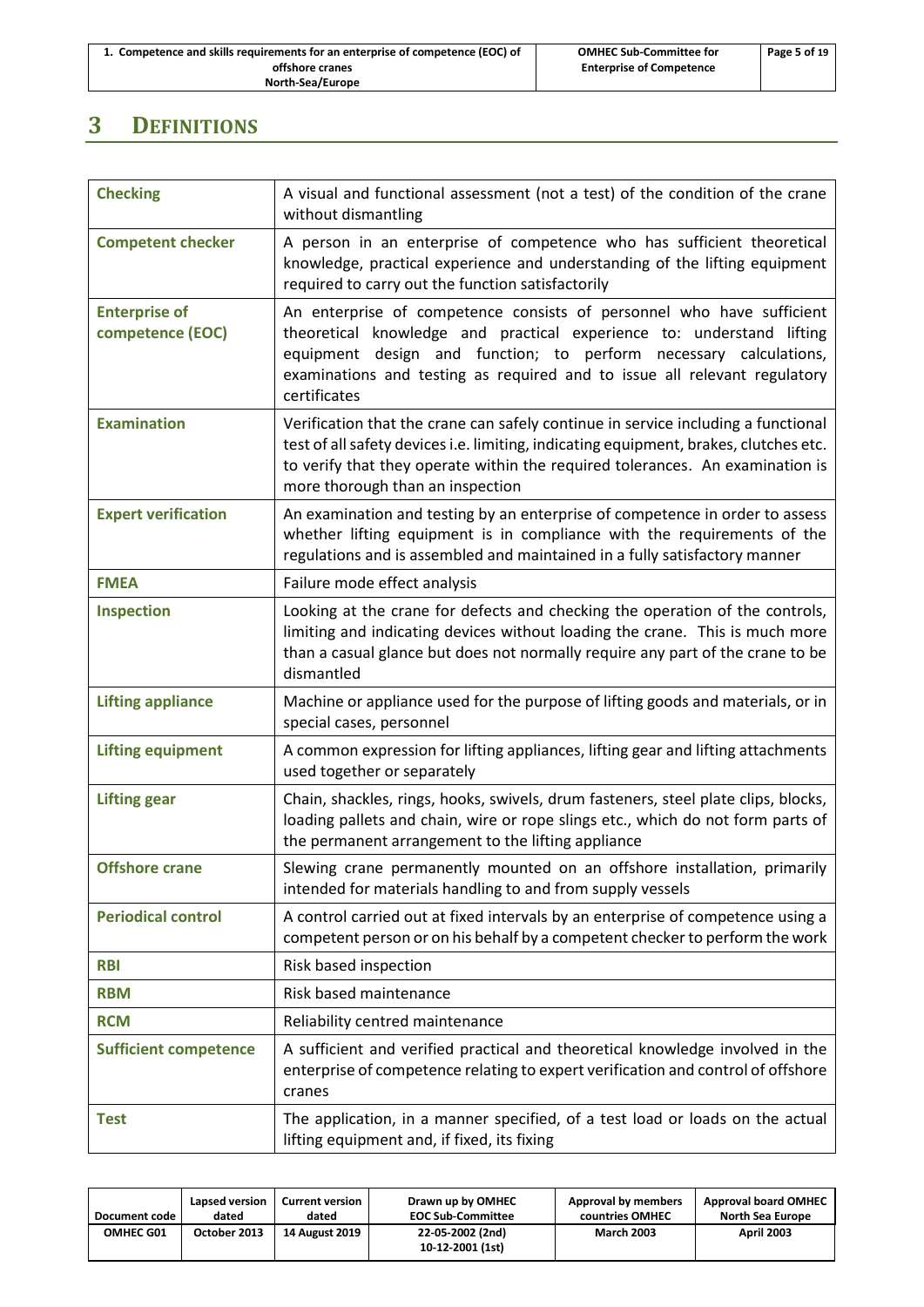| 1. Competence and skills requirements for an enterprise of competence (EOC) of | <b>OMHEC Sub-Committee for</b>  | Page 6 of 19 |
|--------------------------------------------------------------------------------|---------------------------------|--------------|
| offshore cranes                                                                | <b>Enterprise of Competence</b> |              |
| North-Sea/Europe                                                               |                                 |              |

## <span id="page-8-0"></span>**3.1 Objective of the EOC Working Group**

OMHEC's aim is to standardise the competency requirements for expert verification of the safety of offshore cranes on fixed installations and mobile units in the North Sea Sector.

Organisations, units and individual personnel achieving the appropriate level of competence will be said to be operating an Enterprise of Competence (EOC).

| Document code | Lapsed version | <b>Current version</b> | Drawn up by OMHEC                    | Approval by members | <b>Approval board OMHEC</b> |
|---------------|----------------|------------------------|--------------------------------------|---------------------|-----------------------------|
|               | dated          | dated                  | <b>EOC Sub-Committee</b>             | countries OMHEC     | North Sea Europe            |
| OMHEC G01     | October 2013   | <b>14 August 2019</b>  | 22-05-2002 (2nd)<br>10-12-2001 (1st) | <b>March 2003</b>   | <b>April 2003</b>           |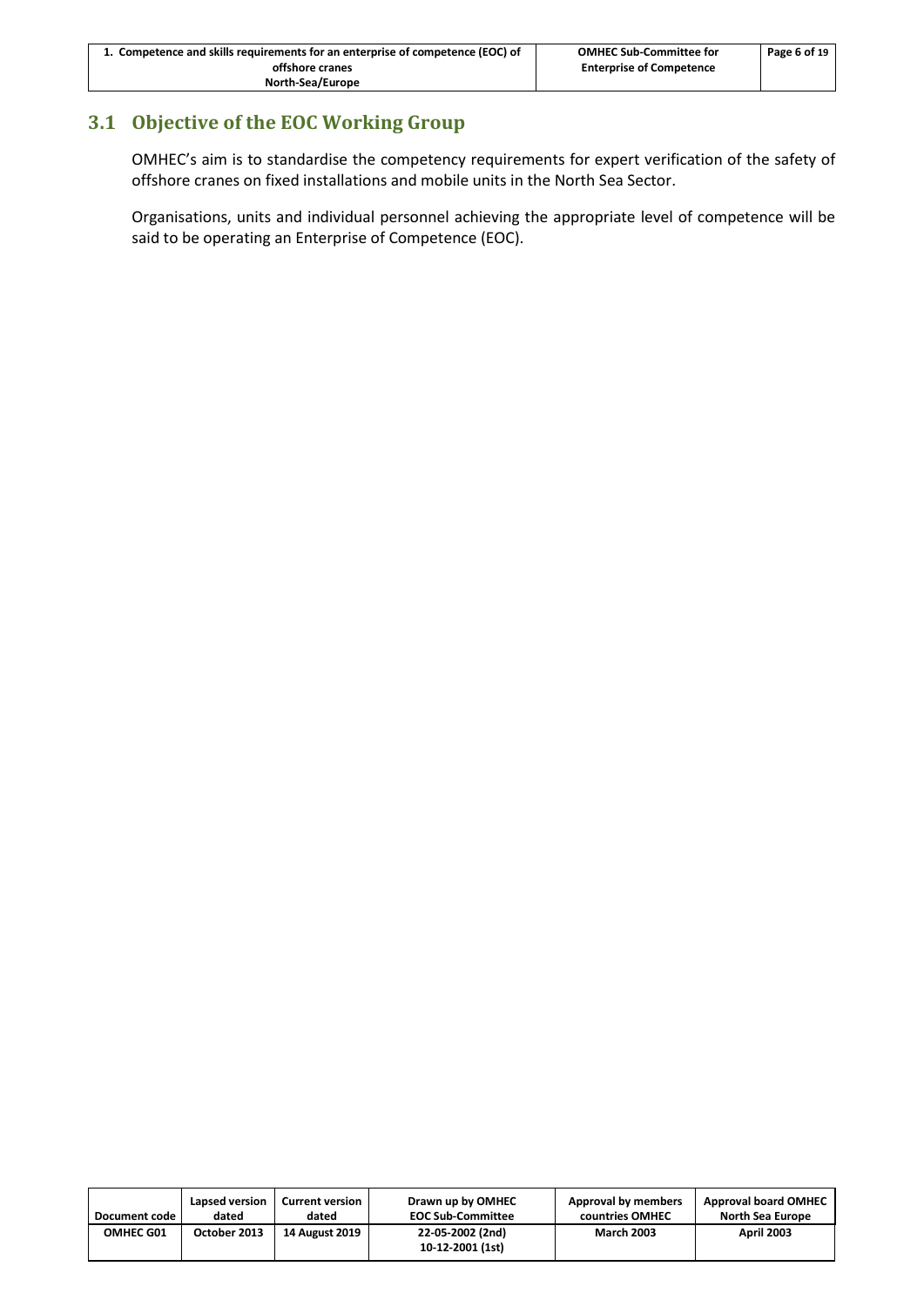| 1. Competence and skills requirements for an enterprise of competence (EOC) of | <b>OMHEC Sub-Committee for</b>  | Page 7 of 19 |
|--------------------------------------------------------------------------------|---------------------------------|--------------|
| offshore cranes                                                                | <b>Enterprise of Competence</b> |              |
| North-Sea/Europe                                                               |                                 |              |

## <span id="page-9-0"></span>**4 SCOPE**

This OMHEC guideline outlines the competence of business organisations and personnel involved in expert verification of offshore cranes and the tasks involved in expert verification and it is recommended as an industry standard to be used for such activities within the participating countries; Denmark, Holland, Norway and UK.

| Document code | Lapsed version | <b>Current version</b> | Drawn up by OMHEC                    | Approval by members | <b>Approval board OMHEC</b> |
|---------------|----------------|------------------------|--------------------------------------|---------------------|-----------------------------|
|               | dated          | dated                  | <b>EOC Sub-Committee</b>             | countries OMHEC     | <b>North Sea Europe</b>     |
| OMHEC G01     | October 2013   | <b>14 August 2019</b>  | 22-05-2002 (2nd)<br>10-12-2001 (1st) | <b>March 2003</b>   | <b>April 2003</b>           |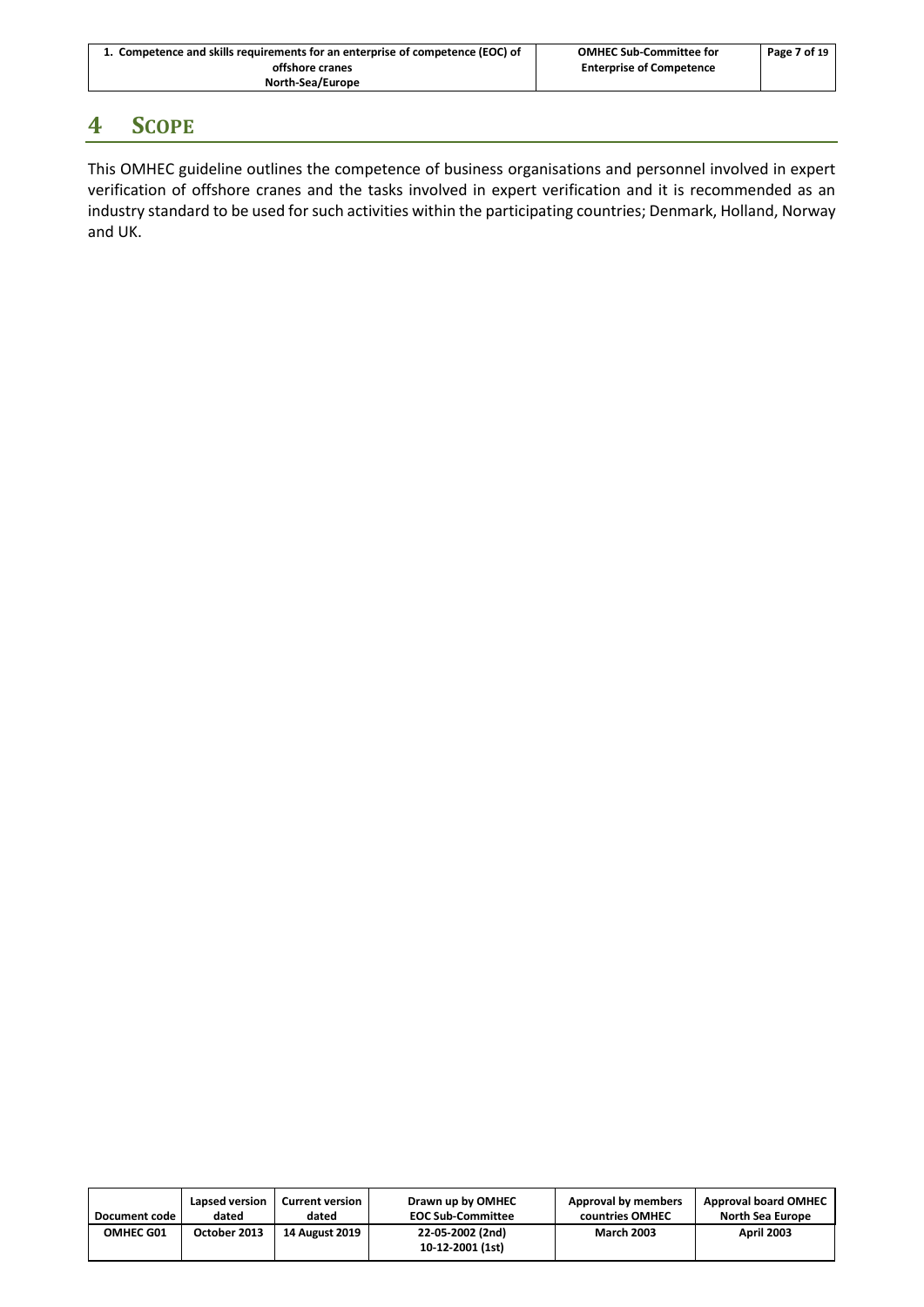## <span id="page-10-0"></span>**5 GENERAL REQUIREMENTS**

The EOC should:

- i. Be sufficiently independent such that the decisions they make cannot be influenced by unrelated factors.
- ii. Have adequate theoretical and practical competence (experience) within the scope of service they shall perform.
- iii. Be regularly monitored and assessed by a recognised accreditation body which will ensure that their continued standard of competence is maintained.
- iv. Be adequately covered by liability insurance and the insurances that are required and specified by the duty holder on whose assets they will be working.

| Document code    | Lapsed version | <b>Current version</b> | Drawn up by OMHEC                    | Approval by members | <b>Approval board OMHEC</b> |
|------------------|----------------|------------------------|--------------------------------------|---------------------|-----------------------------|
|                  | dated          | dated                  | <b>EOC Sub-Committee</b>             | countries OMHEC     | North Sea Europe            |
| <b>OMHEC G01</b> | October 2013   | 14 August 2019         | 22-05-2002 (2nd)<br>10-12-2001 (1st) | <b>March 2003</b>   | <b>April 2003</b>           |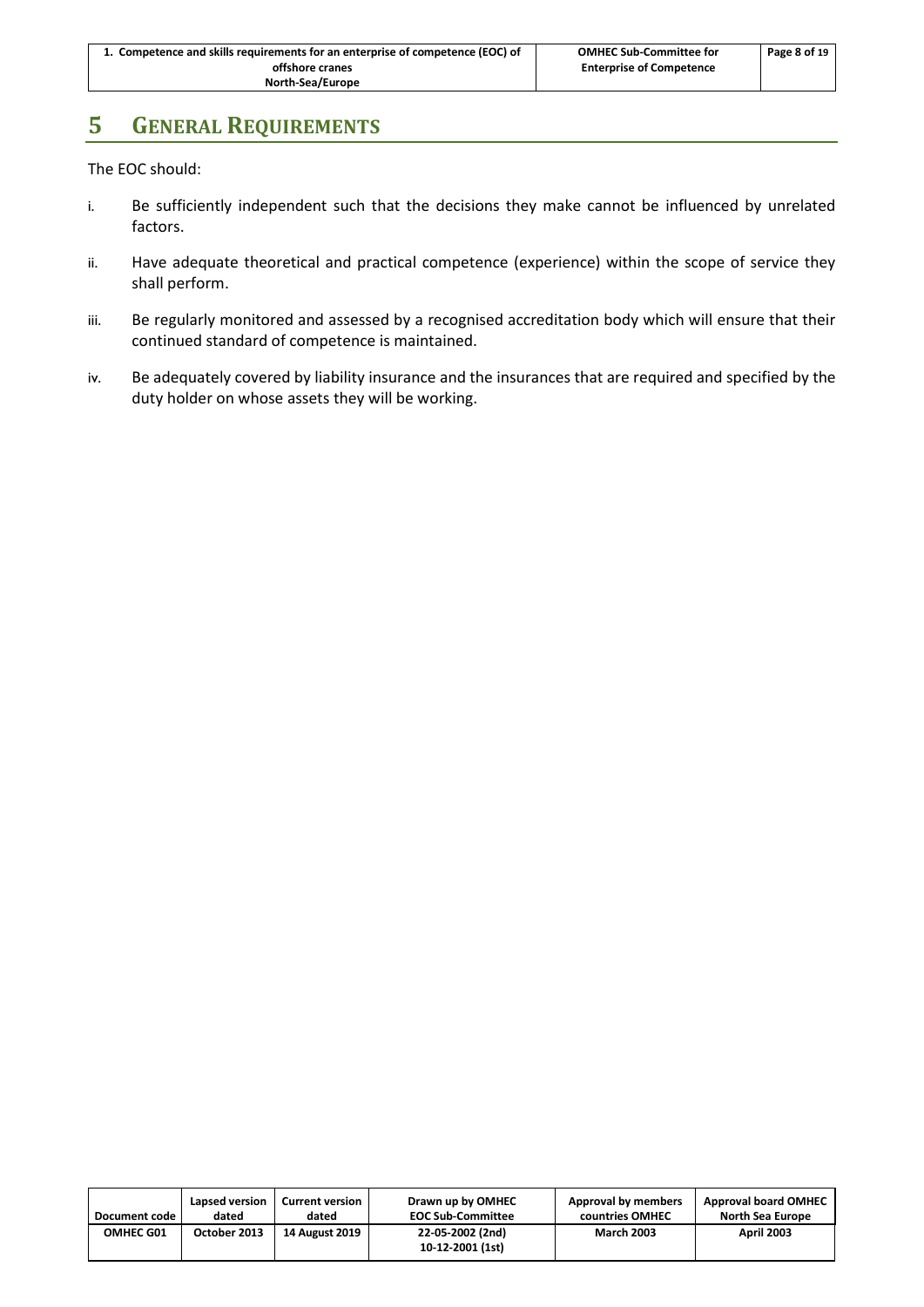## <span id="page-11-1"></span><span id="page-11-0"></span>**6 TASKS AND STRUCTURE OF AN EOC**

## **6.1 Expert Verification**

The EOC shall, when involved in performing expert verification (either periodic or after modifications and/or major damages/repairs), conduct a thorough inspection, non-destructive examination (NDE) and carry out functional tests as required, supplemented by other methods as advised by the manufacturer and recognised international/European standards. The duty holder or installation owner shall approve and implement a verification scheme, a typical example of which is shown in [Figure 1.](#page-11-2)

The verification methods should be described in internal guidelines or recognised standards that show how the expert verification of offshore cranes should be carried out in order to fully assess technical integrity and be able to declare the offshore crane fit for safe use.

Expert verification shall be thorough and be documented by signature in a formal document (technical integrity status check lists and crane status register/control book – (i.e. ILO form 1, 3, 4 and 5 respectively, a Certificate of Application or equivalent) as required by national regulatory bodies and/or international conventions.

Operation, maintenance and inspection should be implemented in a strategy which ensures safety and total compliance with all regulatory requirements. This implies that the duty holder or installation owner shall ensure that expert verification programmes of inspection and testing are established, managed and executed and that an EOC as defined in this document is appointed.



*Figure 1 – Examination aspects*

<span id="page-11-2"></span>

| Document code    | Lapsed version | <b>Current version</b> | Drawn up by OMHEC                    | Approval by members | <b>Approval board OMHEC</b> |
|------------------|----------------|------------------------|--------------------------------------|---------------------|-----------------------------|
|                  | dated          | dated                  | <b>EOC Sub-Committee</b>             | countries OMHEC     | North Sea Europe            |
| <b>OMHEC G01</b> | October 2013   | <b>14 August 2019</b>  | 22-05-2002 (2nd)<br>10-12-2001 (1st) | <b>March 2003</b>   | <b>April 2003</b>           |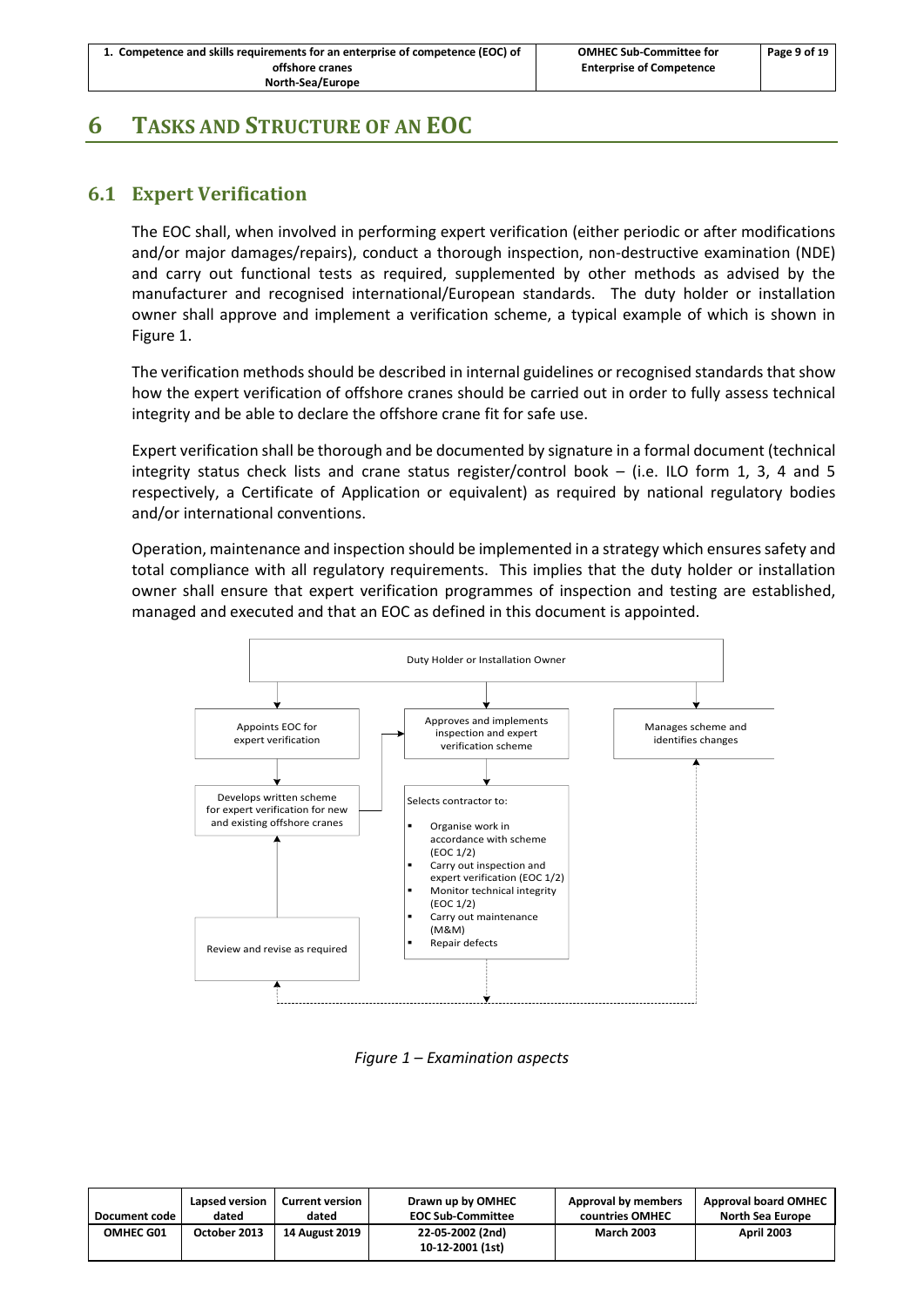## <span id="page-12-0"></span>**6.2 Organisation of EOC**

## **6.2.1 Personnel – General**

Personnel in the EOC shall be able to provide documentary evidence of the competence resources that are to be used in any of the activities performed in the capacity of an EOC.

Names, functions and background/competence of personnel should be described in the documentation of the EOC.

The EOC should have a responsible person who is qualified and experienced in the operation of the EOC and should have overall responsibility for the expert verification being carried out in compliance with applicable EN standards.

In order to enable the EOC to conduct its tasks adequately, it should have:

- An organisation adapted to the type of enterprise to be operated;
- Necessary staff (competent persons and competent checkers), necessary equipment and aids;
- Access to equipment and competent persons and competent checkers not in the EOC's possession, but necessary for the expert verification;
- Written routines/procedures for use in expert verification;
- A documented QA system based on a recognised standard.

The EOC should have personnel (competent persons and competent checkers) with the following qualifications:

- Relevant technical background;
- Knowledge of all relevant laws, regulations and standards issued by the statutory authority having jurisdiction over the offshore crane in question;
- Knowledge of and experience within the scope of examinations and inspections to be conducted;
- Required skills to compile and process documentation for completed activities.

## **6.2.2 Independence**

The EOC shall conduct its work with professional integrity and technical proficiency. The EOC should be organised in accordance with requirements stipulated in EN ISO/IEC 17020 "General criteria for the operation of various types of bodies performing inspection" and this would include the independent classes referred to in [6.2.2.1](#page-13-0) to [6.2.2.3](#page-13-1) or similar standards.

An internal EOC in the duty holder's or contractor's organisation shall be free from commercial, financial and other pressures, which might affect its judgement.

[The EOC should be independent to the extent required with regard to the conditions under which it performs its services.]

| Document code | Lapsed version | <b>Current version</b> | Drawn up by OMHEC                    | Approval by members | <b>Approval board OMHEC</b> |
|---------------|----------------|------------------------|--------------------------------------|---------------------|-----------------------------|
|               | dated          | dated                  | <b>EOC Sub-Committee</b>             | countries OMHEC     | <b>North Sea Europe</b>     |
| OMHEC G01     | October 2013   | <b>14 August 2019</b>  | 22-05-2002 (2nd)<br>10-12-2001 (1st) | <b>March 2003</b>   | <b>April 2003</b>           |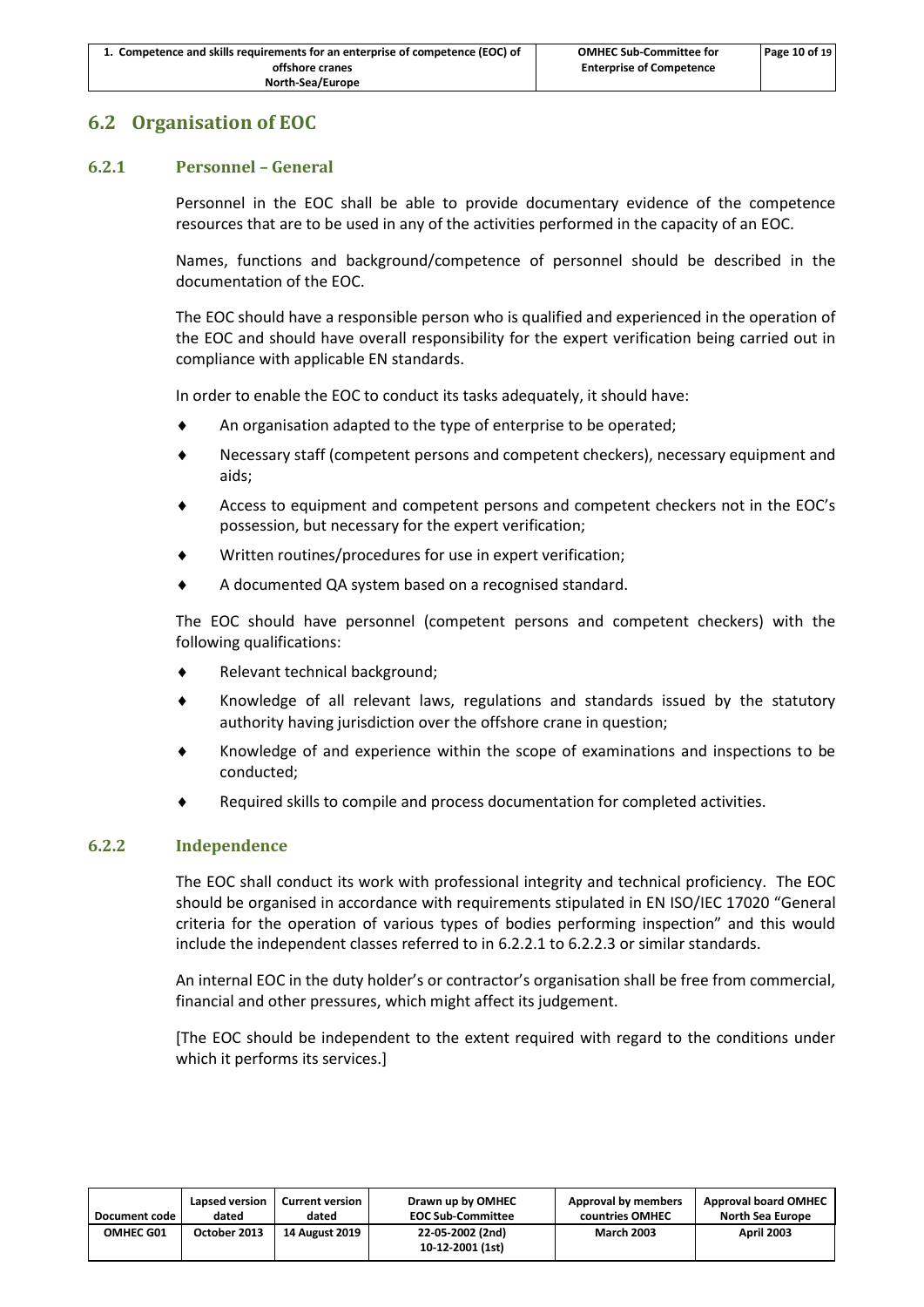## <span id="page-13-0"></span>**6.2.2.1** *EOC in Independent Class A:*

This type of EOC can provide 'third party' services that meet the criteria of EN ISO/IEC 17020. The EOC shall in this case fulfil the following independent requirements; whichever is applicable for its services:

- A1 The EOC shall be independent of the parties involved. The EOC and its staff responsible for carrying out the inspection shall not be the designer, supplier, installer, purchaser, owner, user or maintainer of the items which they are inspecting, nor the authorised representative of any of these parties.
- A2 The EOC and its staff shall not engage in any activities that may conflict with their independence of judgement and integrity to their inspection activities. In particular they should not become involved in the design, manufacture, supply, installation, use or maintenance of the items inspected or similar competitive items.
- A3 All interested parties shall have access to services of the EOC. There should be no undue financial or other conditions. The procedures under which the body operates shall be administrated in a non-discriminating manner.

## **6.2.2.2** *EOC in Independent Class B:*

An EOC which forms a separate and identifiable part of an organisation involved in design, manufacture, supply, installation, use or maintenance of the items to be inspected and has been established to provide inspection services to its parent organisation.

## <span id="page-13-1"></span>**6.2.2.3** *EOC in Independent Class C:*

An EOC which is involved in design, manufacture, supply, installation, use or maintenance of the items to be inspected or of similar competitive items and may supply inspection services to other parties not being its parent organisation.

## *6.2.3* **Documentation of Competence**

An EOC with documented competence should be used to make sufficient and qualified safety assessments of offshore crane safety during installation and operation. The EOC should have the defined organisation and competence to enable it to apply an overall view of the assessment of offshore cranes and their use.

Education should be documented, for example by testimonials, certificates of apprenticeship, certificates of discipline proficiency, course certificates from recognised training institutions or similar appropriate documentation. Competence and theoretical background should be in accordance with syllabi recognised by the national authorities and documented by theoretical and practical tests. Requirements are described in tables below.

An EOC with job categories and roles as described as in section [6.2.4.1](#page-14-0) below will meet the intentions of this standard, and contribute to efficient offshore crane expert verification.

## **6.2.4 Competence Categories**

The EOC for offshore cranes should be divided in two competence categories, EOC1 and EOC2, depending on the content and complexity of the expert verification to be performed by the EOC.

| Document code    | Lapsed version | <b>Current version</b> | Drawn up by OMHEC                    | Approval by members | <b>Approval board OMHEC</b> |
|------------------|----------------|------------------------|--------------------------------------|---------------------|-----------------------------|
|                  | dated          | dated                  | <b>EOC Sub-Committee</b>             | countries OMHEC     | North Sea Europe            |
| <b>OMHEC G01</b> | October 2013   | <b>14 August 2019</b>  | 22-05-2002 (2nd)<br>10-12-2001 (1st) | <b>March 2003</b>   | <b>April 2003</b>           |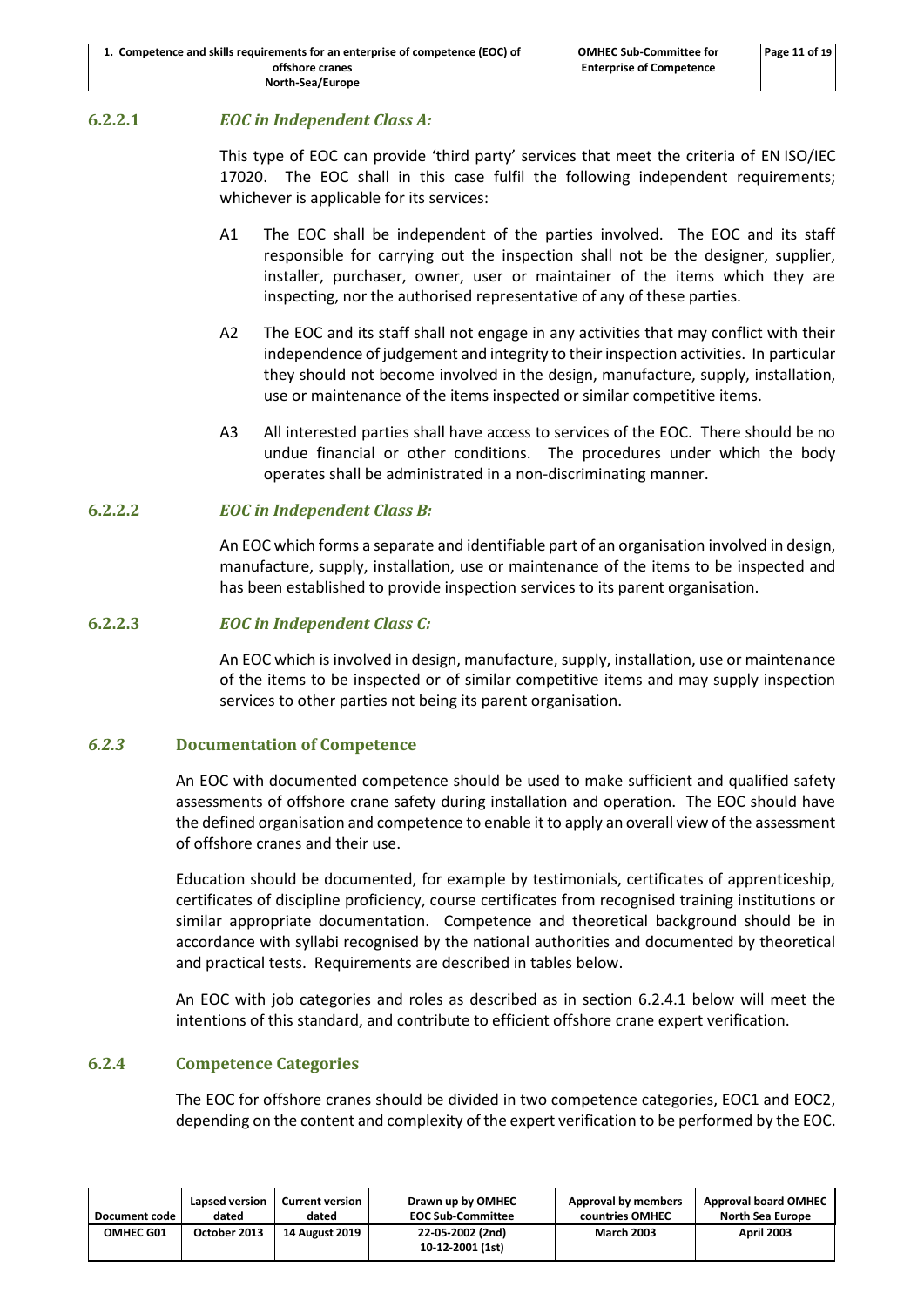| 1. Competence and skills requirements for an enterprise of competence (EOC) of | <b>OMHEC Sub-Committee for</b>  | Page 12 of 19 |
|--------------------------------------------------------------------------------|---------------------------------|---------------|
| offshore cranes                                                                | <b>Enterprise of Competence</b> |               |
| North-Sea/Europe                                                               |                                 |               |

The enterprise's competence should be demonstrated through documented training and relevant tests. Documentation of completed courses and tests should be filed together with the evaluation form. Passed tests should have high appreciation in the assessment of competence.

The EOC should be approved according to skills and qualifications, which has been assigned in two groups as follows:

## <span id="page-14-0"></span>**6.2.4.1** *EOC1 – Activities*

The EOC1 should be able to perform general certification of offshore cranes. In other words it may certify offshore cranes designed by itself, or analyse other companies' products and certify these.

An EOC1 may carry out the following main tasks:

- 1. Verification and testing prior to first time use
- 2. Assessment and verification of installation at final site
- 3. Annual/periodic control of design (when requested by the customer) and repeated assessment after modifications and major repair
- 4. Special control/assessment

| Code |                                                                                                                                                                                 | Qualification                                                                                                                                                                                                                                                        |  |  |  |  |
|------|---------------------------------------------------------------------------------------------------------------------------------------------------------------------------------|----------------------------------------------------------------------------------------------------------------------------------------------------------------------------------------------------------------------------------------------------------------------|--|--|--|--|
| Α    | Should have a University engineering degree (BSc) or an equivalent<br>qualification and be a member of a recognised professional engineering<br>body e.g. C.Eng, Eur. Ing. etc. |                                                                                                                                                                                                                                                                      |  |  |  |  |
|      |                                                                                                                                                                                 | Documentation demonstrating at least 3 years' experience with lifting<br>appliances and lifting gear, at least 12 months of which were involved<br>with the expert verification of offshore cranes.                                                                  |  |  |  |  |
| B    |                                                                                                                                                                                 | Engineering school or equivalent within relevant disciplines.<br>Documentation demonstrating at least 3 years' experience with lifting<br>appliances and lifting gear, at least 12 months of which were involved<br>with the expert verification of offshore cranes. |  |  |  |  |

*Table 1 – Required competencies for EOC1*

#### **6.2.4.2** *EOC2 – Activities*

An EOC2 may carry out the following main tasks:

- 1. Assessment and verification of installation at final site
- 2. Annual/periodic control of design (when requested by the customer) and repeated assessment after modifications and major repair
- 3. Special control/assessment

The EOC2 should only re-certify/renew certificates and certify lifting appliances when there is a declaration stating that the lifting appliance/offshore crane is designed according to recognised codes.

| Code | <b>Qualification</b> |                                                               |  |  |
|------|----------------------|---------------------------------------------------------------|--|--|
| A    |                      | Engineering school or equivalent within relevant disciplines. |  |  |

| Document code | Lapsed version | <b>Current version</b> | Drawn up by OMHEC                    | Approval by members | <b>Approval board OMHEC</b> |
|---------------|----------------|------------------------|--------------------------------------|---------------------|-----------------------------|
|               | dated          | dated                  | <b>EOC Sub-Committee</b>             | countries OMHEC     | North Sea Europe            |
| OMHEC G01     | October 2013   | <b>14 August 2019</b>  | 22-05-2002 (2nd)<br>10-12-2001 (1st) | <b>March 2003</b>   | <b>April 2003</b>           |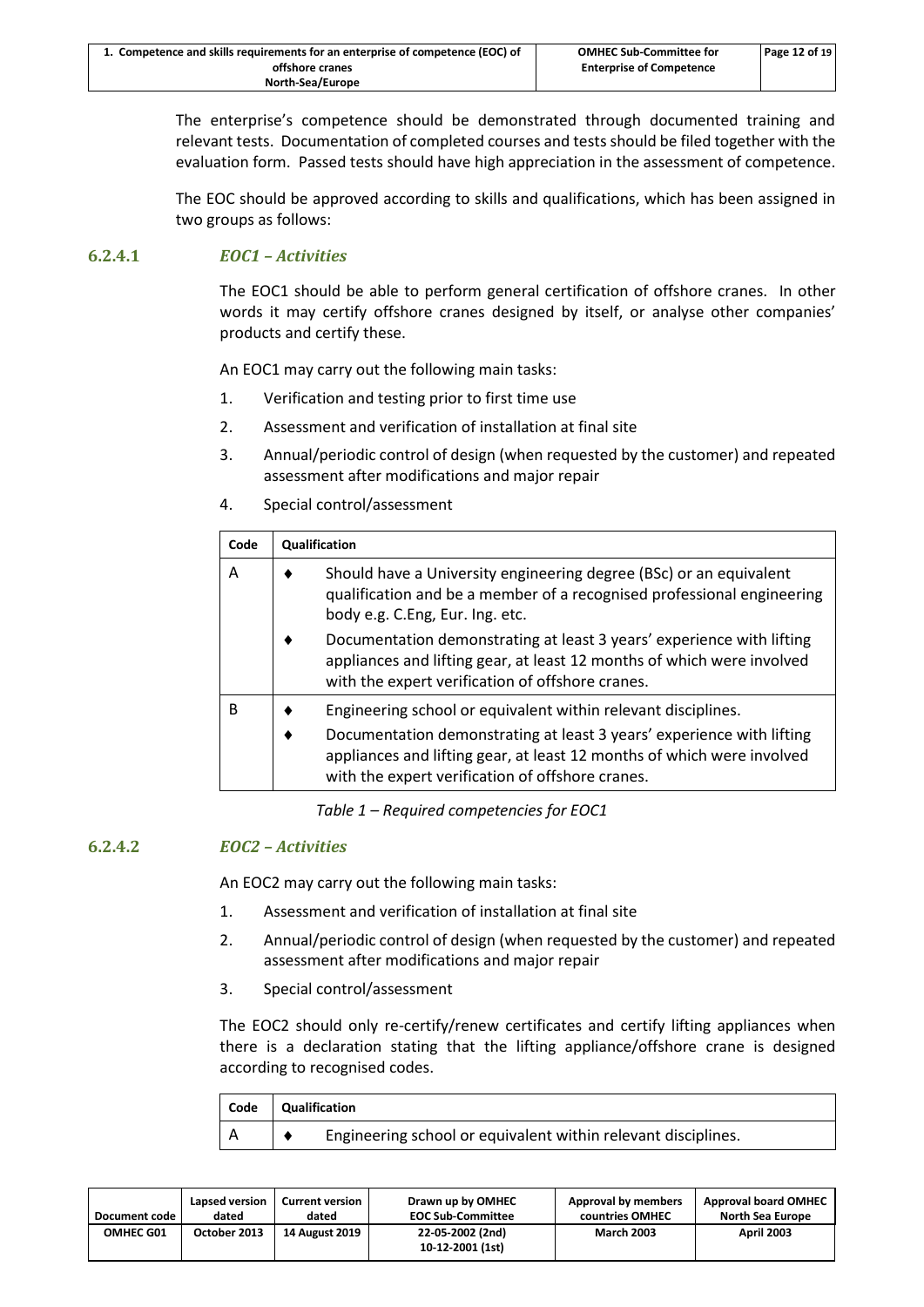|              | Documentation demonstrating at least 2 years' experience with lifting<br>appliances and lifting gear, at least 12 months of which were involved<br>with expert verification of offshore cranes.                                                                                                  |
|--------------|--------------------------------------------------------------------------------------------------------------------------------------------------------------------------------------------------------------------------------------------------------------------------------------------------|
| <sub>B</sub> | Technical college or equivalent within relevant disciplines.                                                                                                                                                                                                                                     |
|              | Documentation demonstrating at least 3 years' experience with lifting<br>appliances and lifting gear, at least 12 months of which were involved<br>with expert verification of offshore cranes.                                                                                                  |
|              | Certificate of completed apprenticeship or equivalent within relevant<br>control areas (i.e. control system, hydraulic systems, safety systems,<br>etc.) and a minimum of 5 years' relevant experience, at least 12 months<br>of which were involved with expert verification of offshore cranes |
| D            | Long and documented experience (minimum 6 years) from<br>maintenance and repair of offshore cranes or other qualifying work.                                                                                                                                                                     |
|              | Documentation demonstrating at least 12 months' experience with<br>expert verification of offshore cranes.                                                                                                                                                                                       |

*Table 2 – Required competencies and skills for EOC2*

### **6.2.5 Person Responsible for Competence**

An EOC should have a person responsible for assessing the competence of the organisation (PRC). He/she should have sufficient qualifications to be able to assess if the enterprise meets the relevant requirements of competence and experience. The assessment should demonstrate that the organisation is able to select suitable persons for inspection or calculation work within the professional scope of the enterprise or perform expert verification themselves.

The PRC's assessment of tools, procedures and competent checker's qualifications should be documented and be traceable in the enterprise's QA system. This documentation should be available for statutory authorities on request.

The PRC should have necessary authority and insight to be able to make decisions of importance for compliance with requirements of acts and regulations

The PRC should have formal and effective influence on the work to be performed by the EOC. This should be structured into the authority of the position in the organisation and made clear in the job description.

#### **6.2.6 Skills and Knowledge**

Competent persons and competent checkers within an EOC carry out inspection and expert verification work, which has a crucial impact on the safe use of offshore cranes.

It is the responsibility of the EOC that expert verification of offshore cranes is carried out in a thorough manner such that errors and damages are spotted and rectified in due time, before technical integrity is in danger or lost.

Poor verification could have significant consequences on operability and safety and could lead to serious damage and possible accidents. Hence a positive attitude toward correct use of procedures and tools for checks and verification is important. This means that competent checkers involved in expert verification of any sort must at least have a good knowledge and understanding of the following elements:

| Document code    | Lapsed version<br>dated | <b>Current version</b><br>dated | Drawn up by OMHEC<br><b>EOC Sub-Committee</b> | Approval by members<br>countries OMHEC | <b>Approval board OMHEC</b><br><b>North Sea Europe</b> |
|------------------|-------------------------|---------------------------------|-----------------------------------------------|----------------------------------------|--------------------------------------------------------|
| <b>OMHEC G01</b> | October 2013            | <b>14 August 2019</b>           | 22-05-2002 (2nd)                              | <b>March 2003</b>                      | <b>April 2003</b>                                      |
|                  |                         |                                 | 10-12-2001 (1st)                              |                                        |                                                        |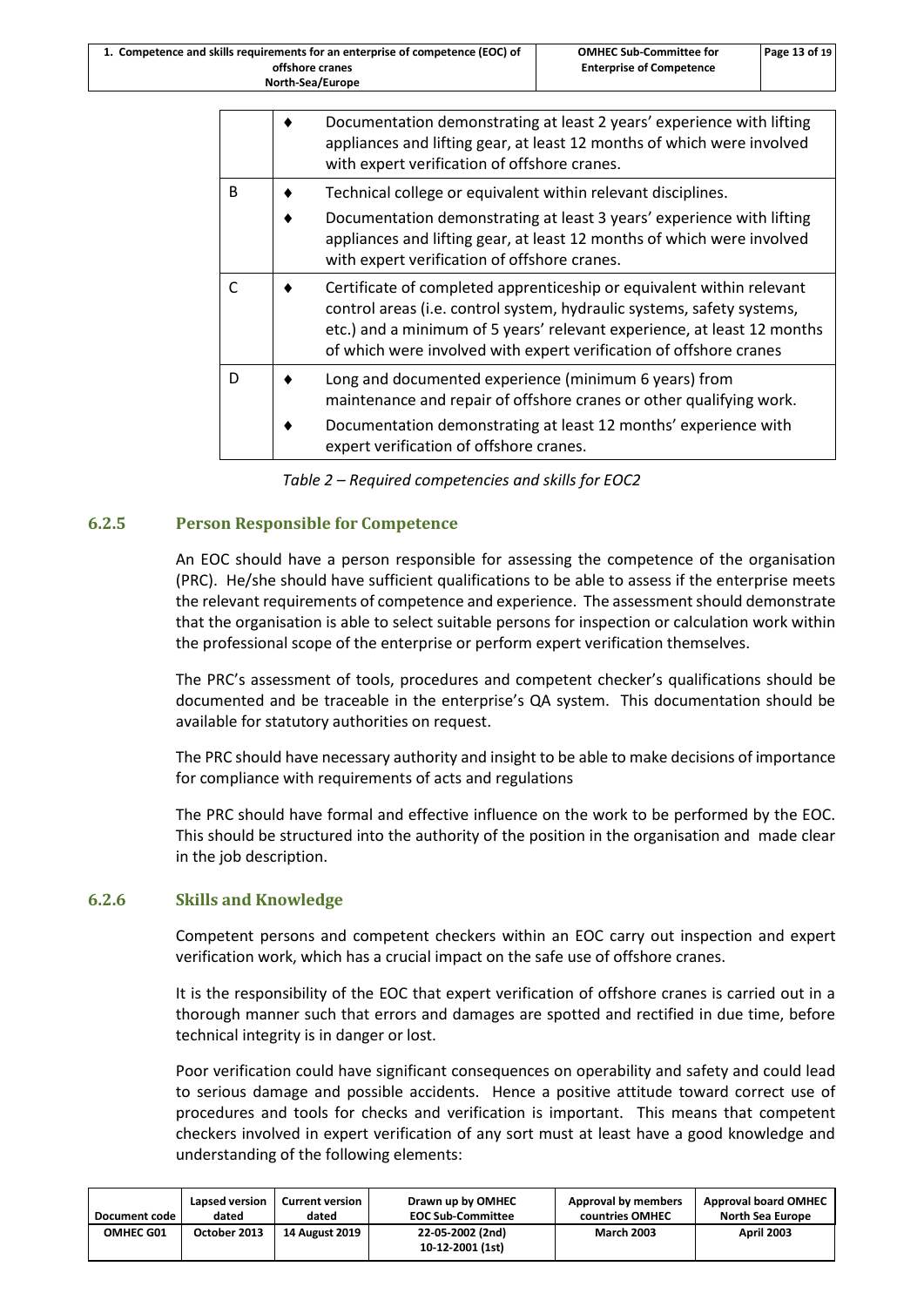| 1. Competence and skills requirements for an enterprise of competence (EOC) of | <b>OMHEC Sub-Committee for</b>  | Page 14 of 19 |
|--------------------------------------------------------------------------------|---------------------------------|---------------|
| offshore cranes                                                                | <b>Enterprise of Competence</b> |               |
| North-Sea/Europe                                                               |                                 |               |

- Offshore crane design and configuration
- Crane components
- Electrical, pneumatic and hydraulic systems
- Lifting diagrams
- Certification rules
- Verification and control procedures
- ◆ Check lists
- Technical standards
- Applicable regulations
- Instruction manuals
- Maintenance procedures
- Offshore crane operational knowledge.

| Document code    | Lapsed version | <b>Current version</b> | Drawn up by OMHEC                    | Approval by members | <b>Approval board OMHEC</b> |
|------------------|----------------|------------------------|--------------------------------------|---------------------|-----------------------------|
|                  | dated          | dated                  | <b>EOC Sub-Committee</b>             | countries OMHEC     | North Sea Europe            |
| <b>OMHEC G01</b> | October 2013   | <b>14 August 2019</b>  | 22-05-2002 (2nd)<br>10-12-2001 (1st) | <b>March 2003</b>   | <b>April 2003</b>           |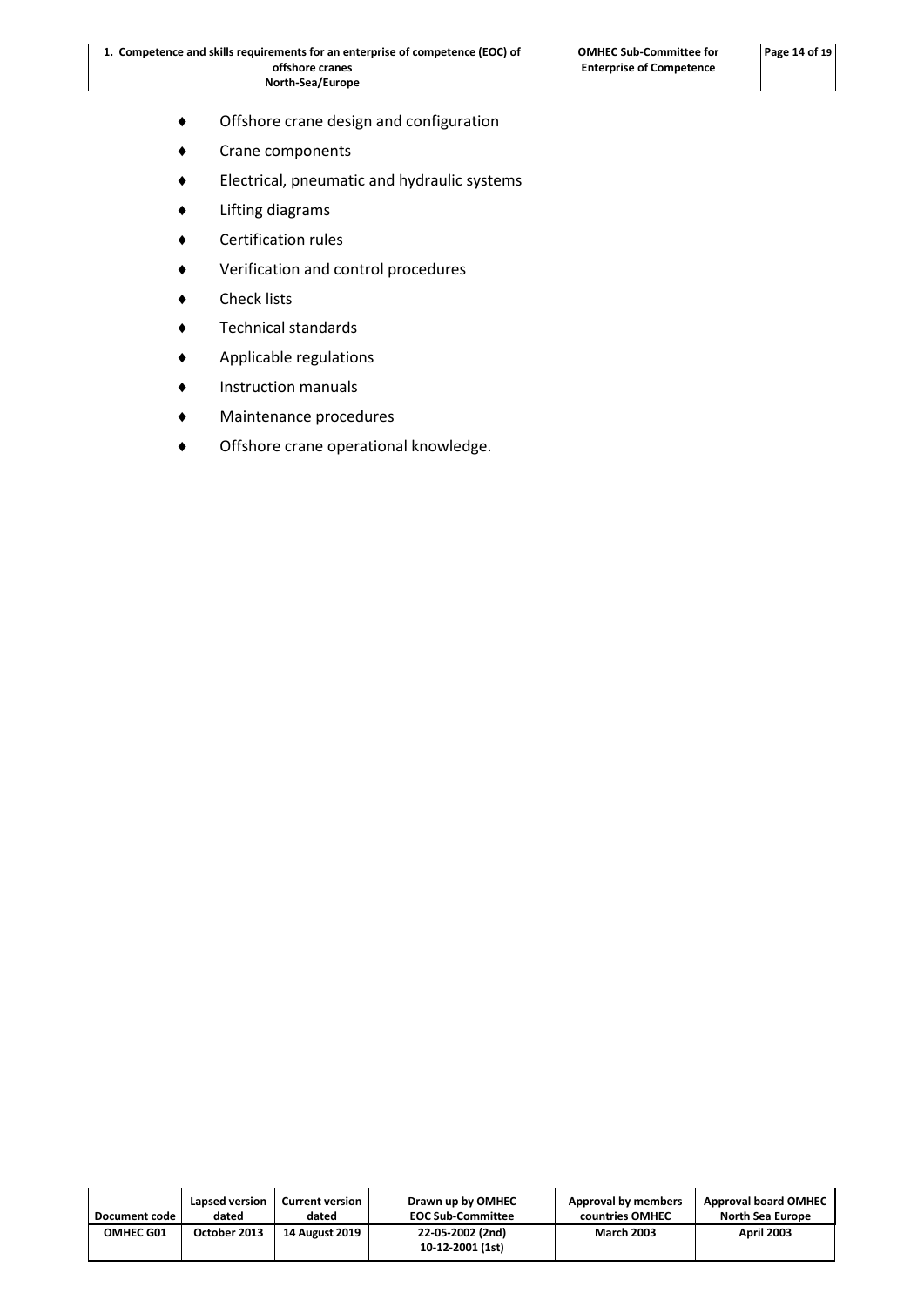|                                                                                                                                                            | <b>Enterprise of Competence</b> |                  |
|------------------------------------------------------------------------------------------------------------------------------------------------------------|---------------------------------|------------------|
| General skills and knowledge to fulfil expert verification                                                                                                 |                                 |                  |
| <b>Theoretical knowledge</b>                                                                                                                               | EOC1                            | EOC <sub>2</sub> |
| Understand national regulations and guidelines and that are applicable for offshore<br>cranes                                                              | X                               | X                |
| Understand the national/international standards applicable for offshore cranes                                                                             | X                               | X                |
| Understand the design principles and configuration of different types of offshore<br>cranes                                                                | X                               | X                |
| Understand the correct use of lifting diagrams for different types of offshore cranes                                                                      | X                               | X                |
| Understand the types of damage development and deformations and the repair<br>procedures for these                                                         | X                               | (X)              |
| Develop and use correct procedures for checking and verification                                                                                           | X                               | X                |
| Develop and use checklists for different types of offshore cranes                                                                                          | X                               | X                |
| Understand the configuration, certification, mounting, run-in, control, maintenance<br>and discard of steel wire rope for offshore cranes                  | X                               | X                |
| Understand the correct control and adjustment of limit switches and other safety<br>devices                                                                | X                               | X                |
| Understand correct control and adjustment of brakes                                                                                                        | X                               |                  |
| Be able to fill in certificates of application                                                                                                             | X                               | X                |
| <b>Practical knowledge</b>                                                                                                                                 |                                 |                  |
| Be able to function test different types of offshore cranes                                                                                                | X                               | X                |
| Be able to verify electro-hydraulic and diesel hydraulic offshore cranes/power<br>packages                                                                 | X                               | X                |
| Be able to check Safe Load Indicators, overload protection systems, automatic<br>release systems and limit switches for different types of offshore cranes | X                               | X                |
| Be able to prove damage and deformations on crane components and be able to<br>complete a written report stating technical condition                       | x                               | X                |
| Be able to determine correct repair procedure for small damages                                                                                            | X                               | X                |
| Develop procedure for repair of major damages together with the manufacturer                                                                               | х                               |                  |
| Be able to verify the instruction manual for different types of offshore cranes                                                                            | X                               |                  |
| Be able to verify certificates and declarations of conformity for different types of<br>offshore cranes                                                    | x                               |                  |
| Be able to carry out necessary tests after first time installation and major repair and<br>overhaul                                                        | x                               |                  |
| Be able to fill out certificates of application and test reports                                                                                           | X                               | X                |

*Table 3 – General skills and knowledge to fulfil expert verification*

| Document code    | Lapsed version | <b>Current version</b> | Drawn up by OMHEC                    | Approval by members | <b>Approval board OMHEC</b> |
|------------------|----------------|------------------------|--------------------------------------|---------------------|-----------------------------|
|                  | dated          | dated                  | <b>EOC Sub-Committee</b>             | countries OMHEC     | North Sea Europe            |
| <b>OMHEC G01</b> | October 2013   | <b>14 August 2019</b>  | 22-05-2002 (2nd)<br>10-12-2001 (1st) | <b>March 2003</b>   | <b>April 2003</b>           |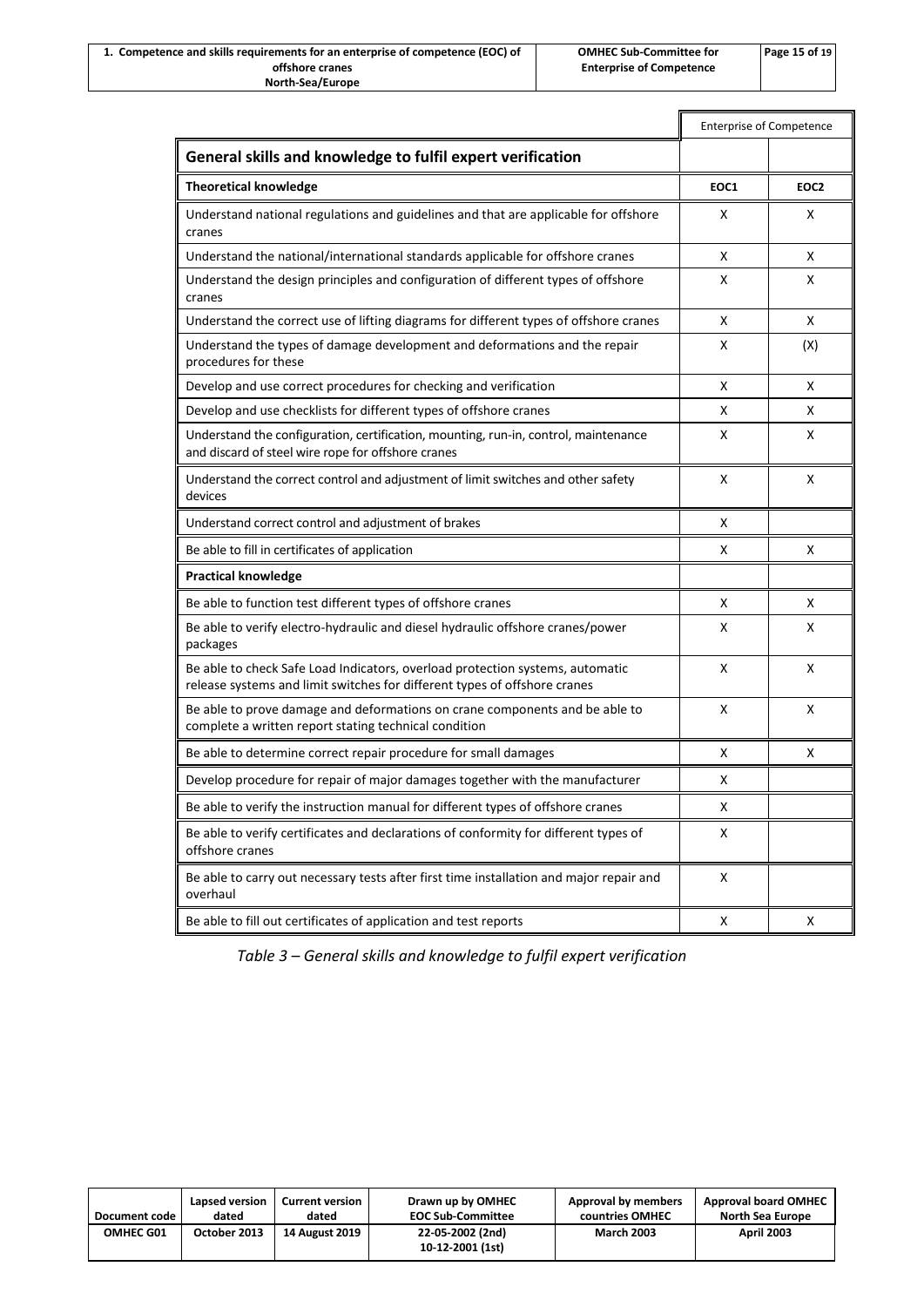## <span id="page-18-0"></span>**7 EXPERT VERIFICATION OF OFFSHORE CRANES**

#### **Control Type: Initial Assessment and Verification of Design before First Time Use Control types Description of control Who can perform control Competence requirements The first time control shall confirm that:** The assembly of the offshore crane is in accordance with the manufacturer's recommendation **The control shall be performed when:** A. The offshore crane is assembled and ready for first time use B. Safe use is dependent on the conditions of installation **The control shall embrace the following:** 1. Checks that the offshore crane will perform its intended use 2. Checks that the offshore crane is in conformity with its documentation 3. Checks and verifications of drawings, hook-up diagrams, materials and surface protection, etc. 4. Checks of design calculations in order to verify technical integrity, stability and safety 5. Checks of maintenance and inspection programmes for operations and that sequential preventive maintenance can be performed effectively 6. Checks of instructions for use, operations and sequential maintenance 7. Checks that the offshore crane and eventual [hazard? outer? environmental?] protection is installed according to manufacturer's instructions 8. Functional checks of safety equipment 9. Functional test and overload test of the offshore crane The manufacturer or his nominated representative EOC1 Regulations and standards Material handling issues Working environment for the crane (state of sea, area of operations, etc.) Working environment for crane driver, (HVAC, safety, noise control, heat radiation, other operational hazards, etc. Structural engineering Welded connections ♦ Bolted connections  $\diamond$  Dimensioning criteria Materials and welding procedures ▲ NDF Safety system Mechanical components Moments and forces  $\diamond$  Load diagrams Electrical systems Control system Electronic system Software (PLS) Hydraulic systems Motor and braking moments and hydraulic power  $\Diamond$  Hydraulic diagrams Hydraulic and pneumatic valves  $\diamond$  Hydraulic cylinders and motors  $\diamond$  Inspection and testing of hydraulic components and systems Maintenance system Operability Maintainability  $\lozenge$  RCM FMECA

| Document code    | Lapsed version | <b>Current version</b> | Drawn up by OMHEC                    | Approval by members | <b>Approval board OMHEC</b> |
|------------------|----------------|------------------------|--------------------------------------|---------------------|-----------------------------|
|                  | dated          | dated                  | <b>EOC Sub-Committee</b>             | countries OMHEC     | North Sea Europe            |
| <b>OMHEC G01</b> | October 2013   | <b>14 August 2019</b>  | 22-05-2002 (2nd)<br>10-12-2001 (1st) | <b>March 2003</b>   | <b>April 2003</b>           |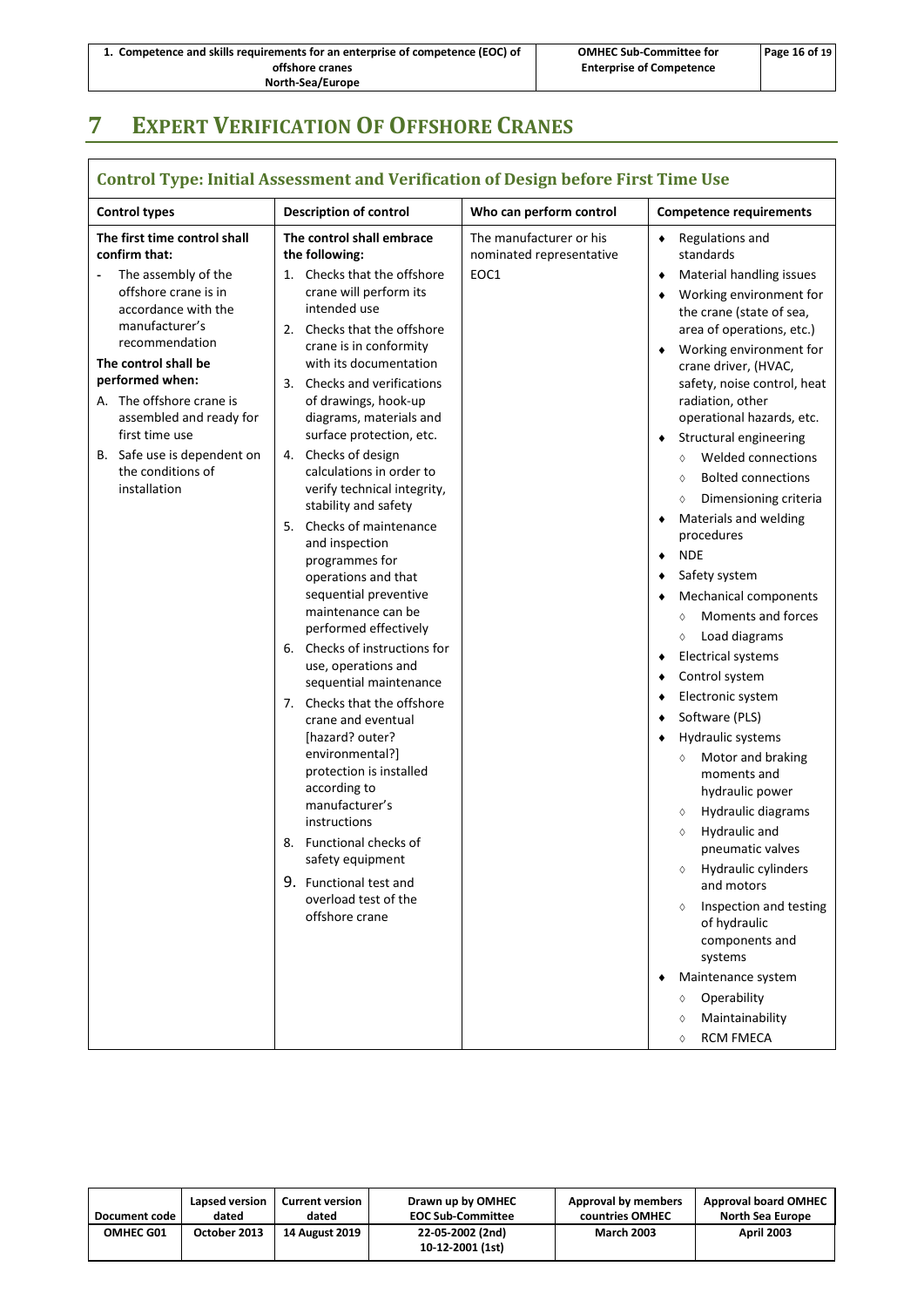| 1. Competence and skills requirements for an enterprise of competence (EOC) of | <b>OMHEC Sub-Committee for</b>  | Page 17 of 19 |
|--------------------------------------------------------------------------------|---------------------------------|---------------|
| offshore cranes                                                                | <b>Enterprise of Competence</b> |               |
| <b>North-Sea/Europe</b>                                                        |                                 |               |

| <b>Control Type: Installation Control</b>                                                                                                                                                                                                                                                                                                                                                                                                                                                                                                                                                                                                                                                                               |                                                                                                                                                                                                                                    |                                                                                                                                                                                                                                                                                                                                                                                                                                                                                                   |                                                                                                                                                                                                                                                                                                                                                                                                                                                                                                                                                                                                                                                 |  |  |
|-------------------------------------------------------------------------------------------------------------------------------------------------------------------------------------------------------------------------------------------------------------------------------------------------------------------------------------------------------------------------------------------------------------------------------------------------------------------------------------------------------------------------------------------------------------------------------------------------------------------------------------------------------------------------------------------------------------------------|------------------------------------------------------------------------------------------------------------------------------------------------------------------------------------------------------------------------------------|---------------------------------------------------------------------------------------------------------------------------------------------------------------------------------------------------------------------------------------------------------------------------------------------------------------------------------------------------------------------------------------------------------------------------------------------------------------------------------------------------|-------------------------------------------------------------------------------------------------------------------------------------------------------------------------------------------------------------------------------------------------------------------------------------------------------------------------------------------------------------------------------------------------------------------------------------------------------------------------------------------------------------------------------------------------------------------------------------------------------------------------------------------------|--|--|
| <b>Control types</b>                                                                                                                                                                                                                                                                                                                                                                                                                                                                                                                                                                                                                                                                                                    | <b>Description of control</b>                                                                                                                                                                                                      | Who can perform control                                                                                                                                                                                                                                                                                                                                                                                                                                                                           | <b>Competence requirements</b>                                                                                                                                                                                                                                                                                                                                                                                                                                                                                                                                                                                                                  |  |  |
| The installation control shall<br>confirm that:<br>The assembly of the<br>-<br>offshore crane is still in<br>accordance with the<br>manufacturer's<br>recommendation before<br>it is taken into use at a<br>new installation final<br>installation<br>The control shall be<br>performed when:<br>A. The offshore crane is<br>assembled and ready for<br>use at a new place or<br>final installation except<br>when the offshore crane<br>is designed for limited<br>dismantling for<br>transportation between<br>different places of use or<br>changes in the<br>installation, which is in<br>accordance with the<br>manufacturer's<br>instructions<br>B. Safe use is dependent on<br>the conditions of<br>installation | The control shall embrace<br>the following:<br>Checks that the offshore<br>$1_{-}$<br>crane and eventual<br>protection and safety<br>equipment is set up and<br>installed correctly<br>Function test with load<br>2.<br>proof load | EOC1 or EOC2<br>If the offshore crane has<br>been supplied with a full<br>set of documentation and<br>the installation has been<br>performed according to<br>the supplied<br>documentation, the crane<br>may be certified by an<br>EOC <sub>2</sub><br>If the checks consist of<br>$\blacksquare$<br>unknown factors like<br>calculation of supports,<br>stability calculations,<br>welding procedures,<br>selection of steel quality,<br>etc, the certification shall<br>be performed by an EOC1 | Regulations and<br>٠<br>standards<br>Material handling issues<br>٠<br>Working environment for<br>the crane (state of sea,<br>area of operations, etc.)<br>Working environment for<br>٠<br>crane driver, (HVAC,<br>safety, noise control, heat<br>radiation, other<br>operational hazards, etc.<br>Structural engineering<br>٠<br>Materials and welding<br>٠<br><b>NDE</b><br>٠<br>Control system<br>٠<br>Safety system<br>٠<br><b>Mechanical components</b><br>٠<br><b>Electrical systems</b><br>٠<br>Electronic system<br>٠<br>Software (PLS)<br>٠<br>Hydraulic systems<br>٠<br>Maintenance system<br>٠<br>Operability<br>٠<br>Maintainability |  |  |

| Document code    | Lapsed version | <b>Current version</b> | Drawn up by OMHEC                    | Approval by members | <b>Approval board OMHEC</b> |
|------------------|----------------|------------------------|--------------------------------------|---------------------|-----------------------------|
|                  | dated          | dated                  | <b>EOC Sub-Committee</b>             | countries OMHEC     | North Sea Europe            |
| <b>OMHEC G01</b> | October 2013   | <b>14 August 2019</b>  | 22-05-2002 (2nd)<br>10-12-2001 (1st) | <b>March 2003</b>   | <b>April 2003</b>           |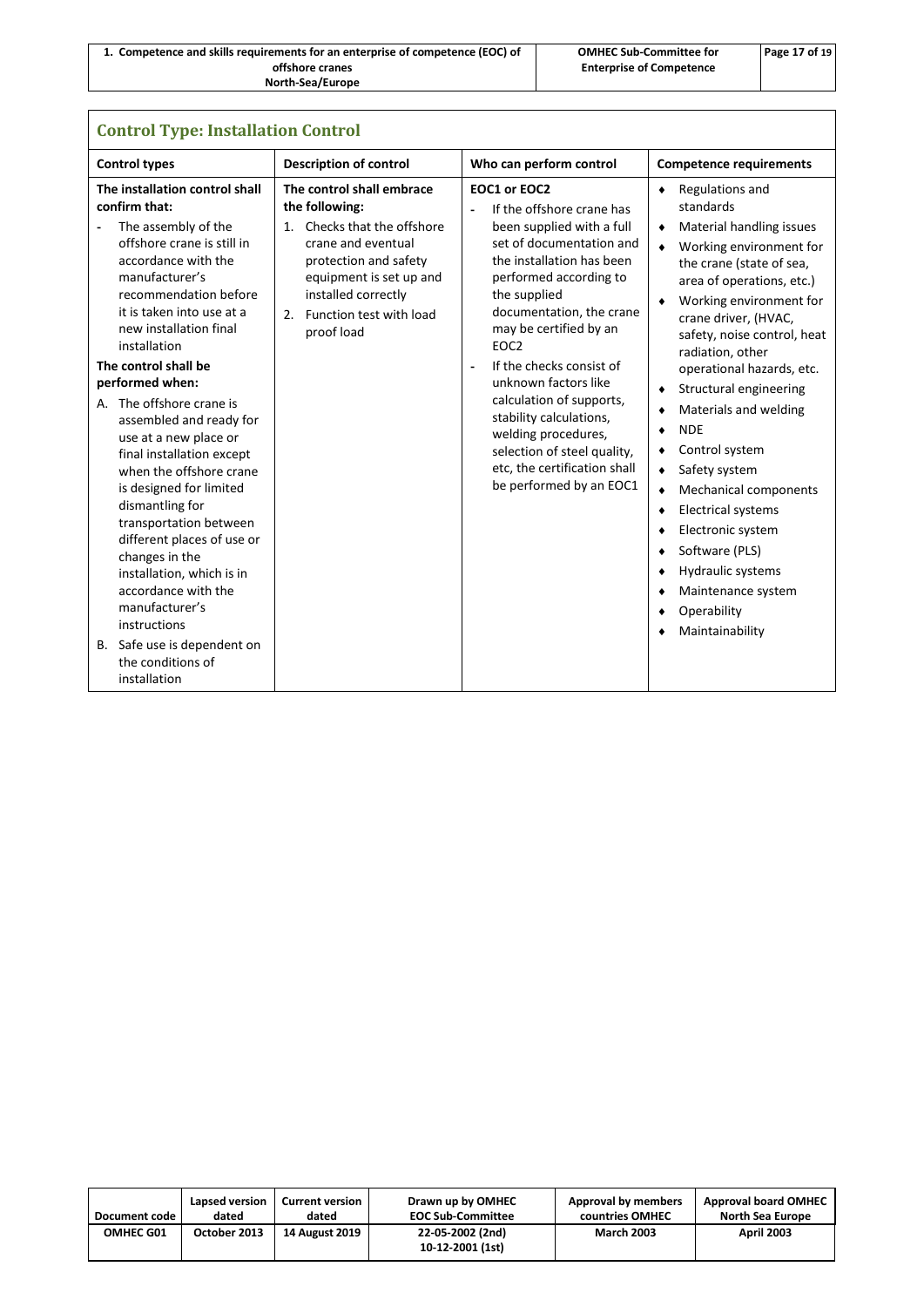| 1. Competence and skills requirements for an enterprise of competence (EOC) of | <b>OMHEC Sub-Committee for</b>  | Page 18 of 19 |
|--------------------------------------------------------------------------------|---------------------------------|---------------|
| offshore cranes                                                                | <b>Enterprise of Competence</b> |               |
| North-Sea/Europe                                                               |                                 |               |

| <b>Control Type: Annual/Periodic Control</b>                                                                                                                                                                                                                                                                                                                                                                                 |                                                                                                                                                                                                                                                                                                                                                                                                                          |                                                                                                                                                                                                                 |                                                                                                                                                                                                                                                                                                                                                                                                                                                                                                                                                                                                                                                             |  |  |
|------------------------------------------------------------------------------------------------------------------------------------------------------------------------------------------------------------------------------------------------------------------------------------------------------------------------------------------------------------------------------------------------------------------------------|--------------------------------------------------------------------------------------------------------------------------------------------------------------------------------------------------------------------------------------------------------------------------------------------------------------------------------------------------------------------------------------------------------------------------|-----------------------------------------------------------------------------------------------------------------------------------------------------------------------------------------------------------------|-------------------------------------------------------------------------------------------------------------------------------------------------------------------------------------------------------------------------------------------------------------------------------------------------------------------------------------------------------------------------------------------------------------------------------------------------------------------------------------------------------------------------------------------------------------------------------------------------------------------------------------------------------------|--|--|
| <b>Control types</b>                                                                                                                                                                                                                                                                                                                                                                                                         | <b>Description of control</b>                                                                                                                                                                                                                                                                                                                                                                                            | Who can perform control                                                                                                                                                                                         | <b>Competence requirements</b>                                                                                                                                                                                                                                                                                                                                                                                                                                                                                                                                                                                                                              |  |  |
| The periodic control shall<br>confirm that:<br>The offshore crane is fit<br>for continued safe use<br>The annual control shall<br>identify:<br>A. All defects or<br>modifications having an<br>impact on safe use, which<br>require impending repair<br>or at a fixed date<br>B. Other defects or<br>modifications which do<br>not have an immediate<br>impact on technical<br>integrity, but might cause<br>future failures | The control shall embrace<br>the following:<br>1. Checks of the parts of the<br>offshore crane, which are<br>of importance for the<br>safety and the working<br>environment regarding,<br>wear, cracks, damages,<br>corrosion, etc<br><b>Function test load</b><br>2.<br>accommodated load<br>Checks of instructions for<br>3.<br>use, operation and<br>maintenance, which are<br>significant for technical<br>integrity | EOC1 and EOC2<br>The checks shall be<br>$\blacksquare$<br>performed according to<br>the manufacturer's<br>instruction manuals and<br>check lists<br>As guidance the checklist<br>in ISO 9927-1 could be<br>used | Regulations and<br>٠<br>standards<br>Material handling issues<br>٠<br>Working environment for<br>٠<br>the crane (state of sea,<br>area of operations, etc.)<br>Working environment for<br>٠<br>crane driver, (HVAC,<br>safety, noise control, heat<br>radiation, other<br>operational hazards, etc.<br>Structural engineering<br>٠<br>Materials and welding<br>٠<br><b>NDE</b><br>٠<br>Control system<br>٠<br>Safety system<br>٠<br><b>Mechanical components</b><br>٠<br><b>Electrical systems</b><br>٠<br>Electronic system<br>٠<br>Software (PLS)<br>٠<br><b>Hydraulic systems</b><br>٠<br>Maintenance system<br>٠<br>Operability<br>٠<br>Maintainability |  |  |

| Document code | Lapsed version | <b>Current version</b> | Drawn up by OMHEC                    | Approval by members | <b>Approval board OMHEC</b> |
|---------------|----------------|------------------------|--------------------------------------|---------------------|-----------------------------|
|               | dated          | dated                  | <b>EOC Sub-Committee</b>             | countries OMHEC     | North Sea Europe            |
| OMHEC G01     | October 2013   | <b>14 August 2019</b>  | 22-05-2002 (2nd)<br>10-12-2001 (1st) | <b>March 2003</b>   | <b>April 2003</b>           |